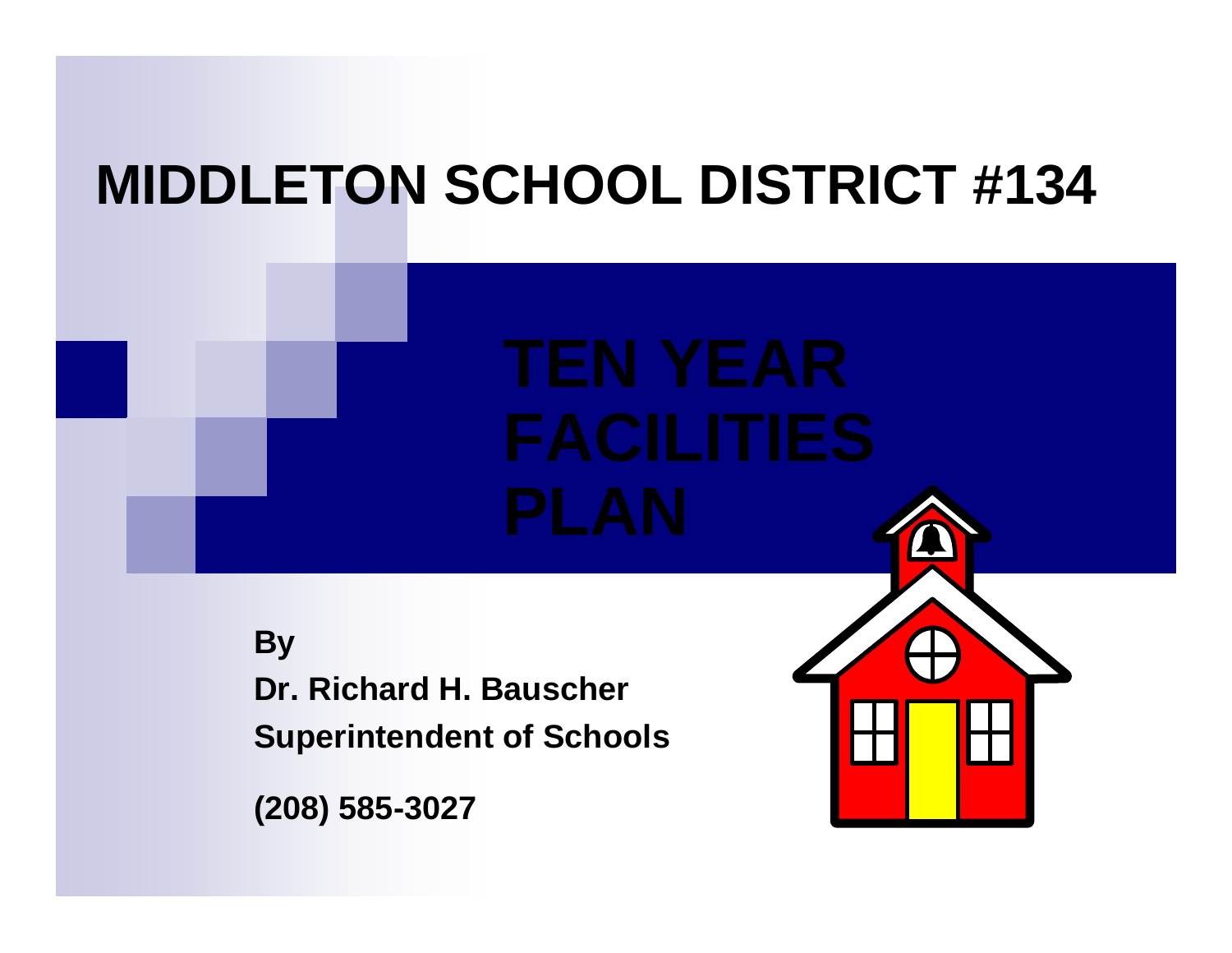# **Table of Contents**

**1.0 Description of the School District (Size and Facilities)**

- **2.0 Building and Land Statistic s**
- **3.0 Mission and Pur pose of the School District Facilities**
- **4.0 District Enrollment and Projections**
- **5.0 Building Capacities**
- **6.0 Portable Classrooms**
- **7.0 BCEF (Building Condition Evaluation Forms)** 
	- **Assessments**
- **8.0 BCEF Financial Budgets and Cost Estimations**
- **9.0 District BCEF Totals**
- **10.0 HB (House Bill) 743 Budget Figures for Facilities Act**
- **11.0 Conclusion and Analysis**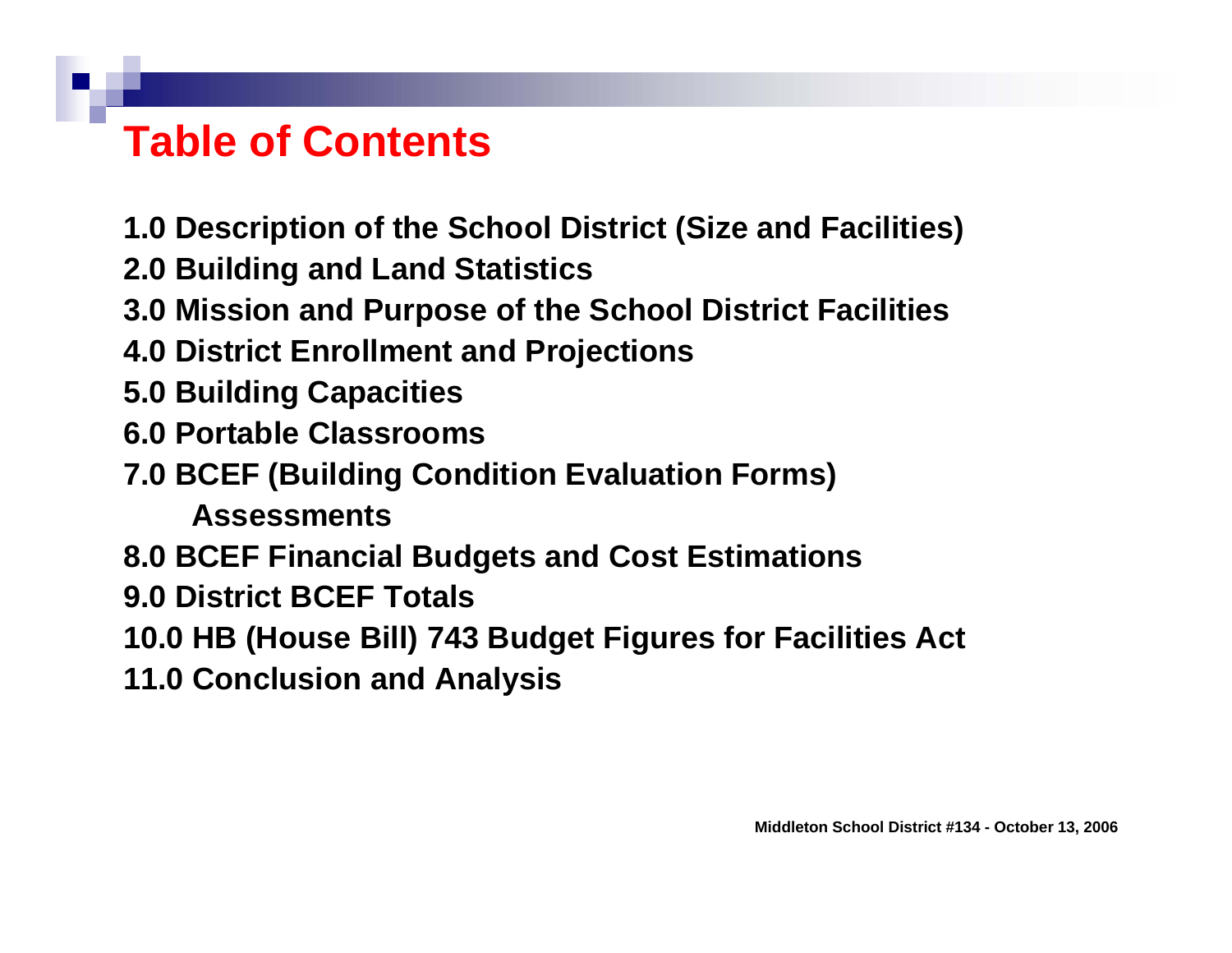#### **Description of the Middleton School District**

- $\sim$  Middleton School District #134 encompasses approximately 100 square miles of area. The MSD #134 is located in a rural community and considered a medium sized Idaho School District. This unique rural bedroom community (population 4,166) offers a rare quality of life and is nestled in the Treasure Valley with two mountain ranges in full view. Middleton residents are within easy commuting distance (6-25 miles) of large industries and are surrounded by agricultural land. Highway 44 passes through town, providing easy access to I-84 (3 miles to the west) and to Boise and the State Capital (20 miles to the east), as well as easy access to healt h facilities, creative arts centers and accredited higher education facilities. Middleton has the distinction of being the oldest town in Canyon County and one of the oldest in the State of Idaho. The town plat was drawn up in 1863 by William N. Montgomery and aptly named Middleton because it was located midway between Boise City and old Fort Boise.
- $\mathcal{L}_{\mathcal{A}}$  During the past several years, MSD #134 has been among the fastest growing School Districts. Achievements in curriculum development, technology, teacher collaboration, media and patron communication, and professional development have brought the District to the attention of other Idaho and surrounding states as being a proactive, forward thinking District.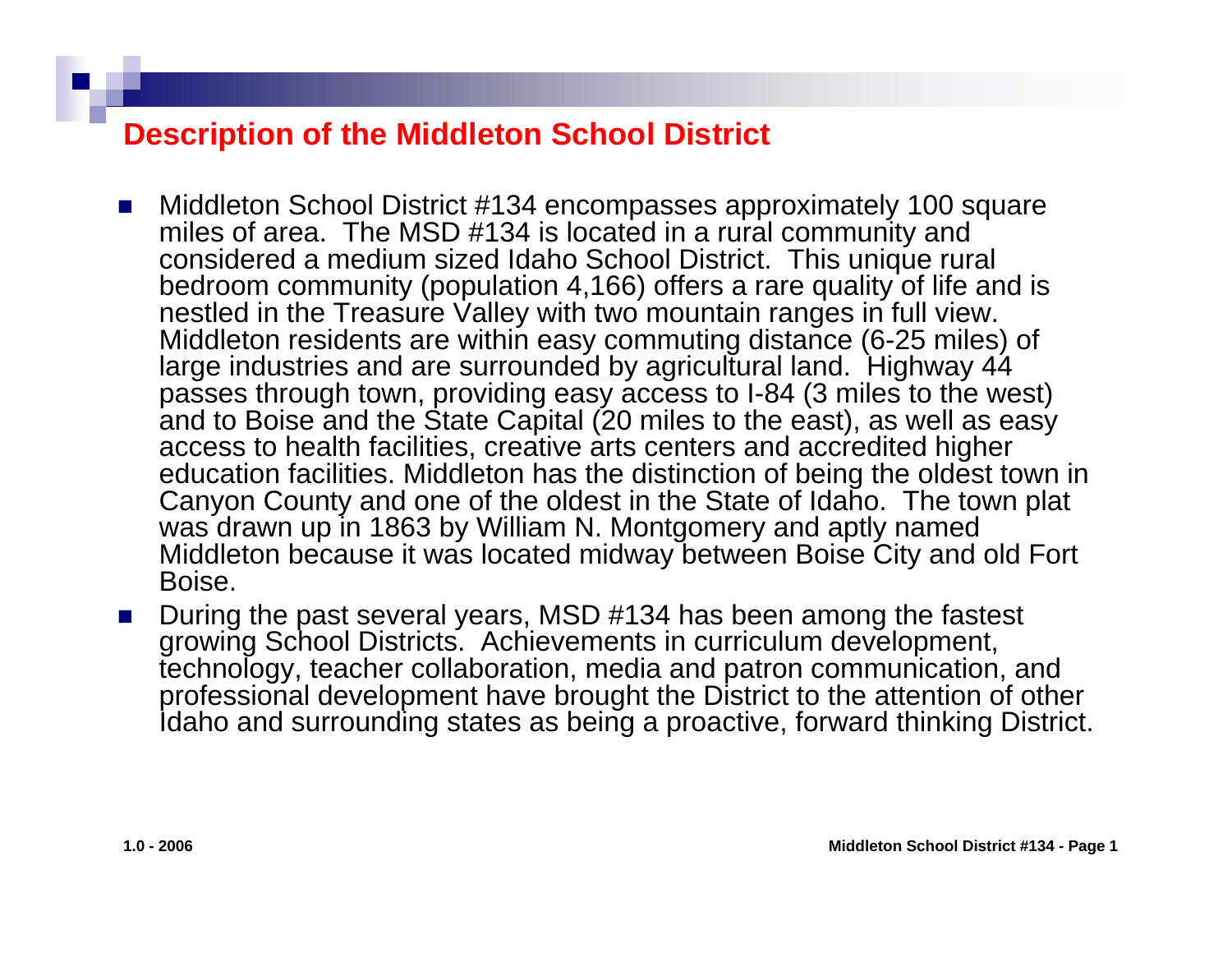#### **Description of the Middleton School District (cont.)**

- × Class sizes are maintained at numbers close to the State recommended levels: K-3 grades (20 students), 4-5 grades (26 students), 6-8 grades (25 students) and 9-12 grades (22 students). Every Wednesday afternoon students are dismissed early and teachers collaborate. At the end of the third year of weekly collaboration, there is irrefutable data that this is time well spent, as it has made the difference for the students in many ways.
- The District's 2,900 students are housed in five schools (see item #2.0). Three elementary schools (Heights constructed in 1987, Mill Creek constructed in 1998 and Purple Sage constructed in 2003) educate 1,370 students. The one middle school (constructed in 1974) educates 710 students. The one high school (constructed in 1964) educates 810 students. Four of their five schools exceed capacity (see item #4.0) and the MSD #134 is currently adding portable classrooms (see item #5.0) until their bonding capacity builds up to allow a bond issue election for a new 1,550 student high school.
- The MSD #134 is working proactively with new housing developments and have received three future elementary school sites to build the District's 4th, 5th and 6th elementary schools. A sixty-acre high school site was purchased for a new school and will provide the needed secondary classroom space by allowing the existing high school building to become part of the Middle School campus, on or around 2011.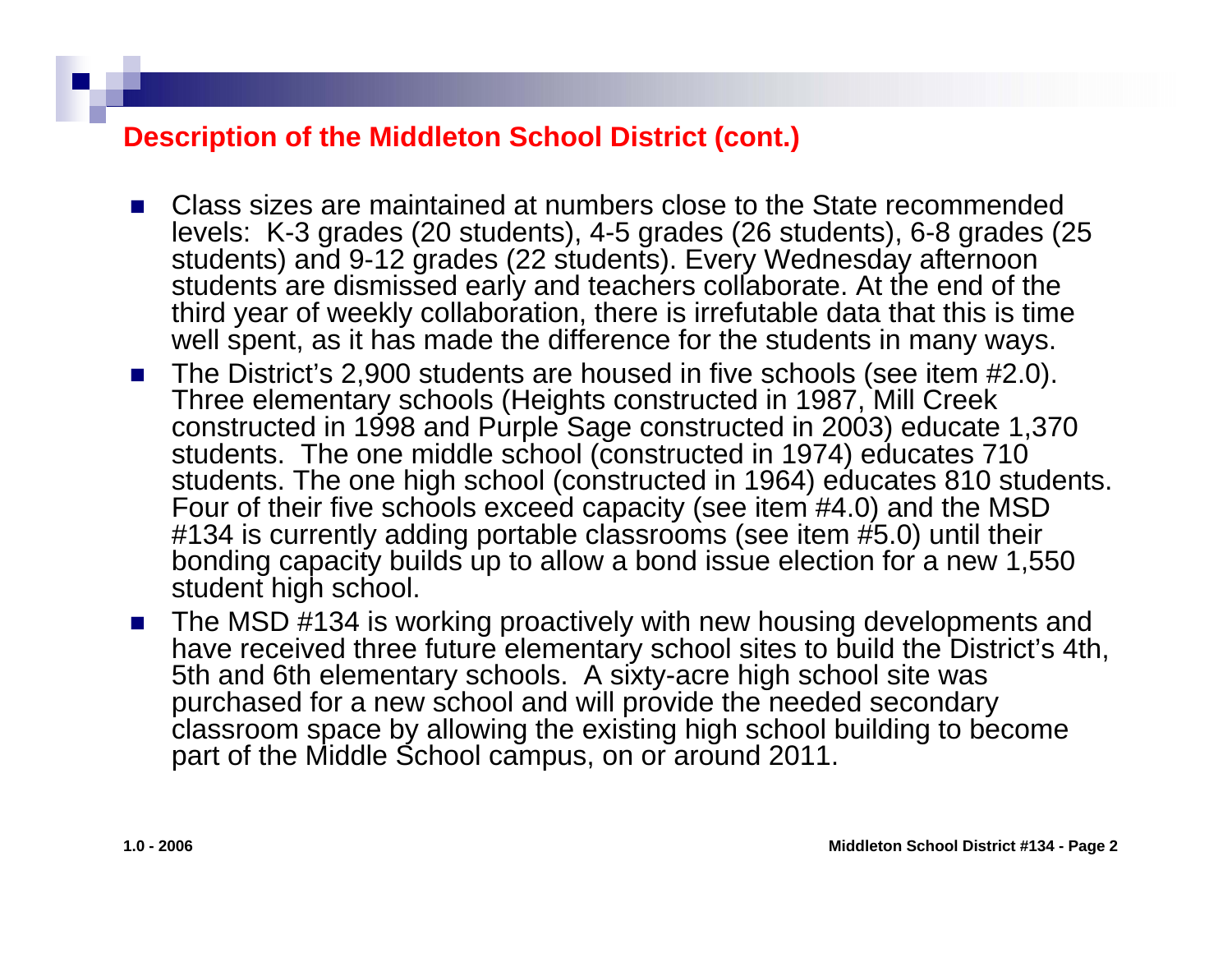## **Middleton Building and Lan d Statistics**

|                                       |                        |                        |                               |                              |                                                    | <b>Acreage, Square Footage &amp; Costs</b>                        |                      |
|---------------------------------------|------------------------|------------------------|-------------------------------|------------------------------|----------------------------------------------------|-------------------------------------------------------------------|----------------------|
| <b>Land/Bldg. Statistics</b>          | Year of<br>Const       | <b>Age of Facility</b> | <b>Total Land</b><br>Acreages | Green<br>Space -<br>Acreages | <b>Total Building</b><br>Square<br><b>Footages</b> | <b>Total Building</b><br><b>Replacement Costs</b><br>(as of 2006) | Bldg.                |
| <b>Mill Creek</b>                     | 1998                   | 8                      | 15                            | 9                            | 61,240                                             | \$<br>6,613,920                                                   | <b>Mill Creek</b>    |
| <b>Mill Creek Portable</b>            | 2003                   | 3                      | inc.                          |                              | 1,800                                              | \$<br>95,400                                                      | <b>Modular</b>       |
|                                       |                        |                        |                               |                              |                                                    |                                                                   |                      |
| <b>Heights</b>                        | 1987                   | 19                     | 9.5                           | 3                            | 45,136                                             | \$<br>4,874,688                                                   | <b>Heights</b>       |
| Gym                                   | 2003                   | 3                      | inc.                          |                              | 9,473                                              | \$<br>1,117,814                                                   | Gym                  |
|                                       |                        |                        |                               |                              |                                                    |                                                                   |                      |
| <b>Purple Sage</b>                    | 2003                   | 3                      | 20                            | 13                           | 64,500                                             | \$<br>7.000.830                                                   | <b>Purple Sage</b>   |
| <b>Purple Sage Pump House</b>         | 2003                   | 3                      | inc.                          |                              | 400                                                | \$<br>43,416                                                      | <b>Pumphouse</b>     |
|                                       |                        |                        |                               |                              |                                                    |                                                                   |                      |
| <b>Middle School</b>                  | 1974                   | 32                     | inc.                          | $\overline{2}$               | 44,208                                             | \$<br>4,774,464                                                   | <b>Middle School</b> |
| <b>Addition (10 clsrms)</b>           | 2003                   | 3                      | inc.                          |                              | 12,536                                             | \$<br>1,353,888                                                   | <b>Addition</b>      |
|                                       |                        |                        |                               |                              |                                                    |                                                                   |                      |
| <b>High School</b>                    | 1964                   | 42                     | inc.                          | 13                           | 91.327                                             | \$<br>10,045,970                                                  | <b>High School</b>   |
| Gymnasium                             | 1997                   | 9                      | inc.                          |                              | 20,850                                             | \$<br>2,460,300                                                   | Gym                  |
| <b>Addition (11 clsrms)</b>           | 2003                   | 3                      | inc.                          |                              | 13,992                                             | \$<br>1,511,136                                                   | <b>Addition</b>      |
| <b>Portable Classroom</b>             | 1989                   | 17                     | inc.                          |                              | 1,800                                              | \$<br>90,000                                                      | <b>Portable</b>      |
| <b>Portable Classroom</b>             | 1990                   | 16                     | inc.                          |                              | 1,800                                              | \$<br>90,000                                                      | <b>Portable</b>      |
| <b>Outside FB Concession Bldg</b>     |                        |                        | n/a                           |                              | 400                                                | \$<br>10,000                                                      | <b>Conc. Stand</b>   |
| <b>Railroad Box Car Storage</b>       |                        |                        | n/a                           |                              | 450                                                | \$<br>7,650                                                       | <b>Box Car</b>       |
|                                       |                        |                        |                               |                              |                                                    |                                                                   |                      |
| <b>District Office &amp; SE House</b> |                        |                        | 51.5                          | 0.10                         | 3,000                                              | \$<br>324,000                                                     | Dist. Off            |
|                                       |                        |                        |                               |                              |                                                    |                                                                   |                      |
| <b>Ag/Wood Shop/Greenhouse</b>        | 1991                   | 15                     | inc.                          |                              | 4,900                                              | s,<br>539,000                                                     | <b>Ag/Wood</b>       |
| Portable (1) Offices (Tech)           | 1984                   | 22                     | inc.                          |                              | 1,800                                              | \$<br>90,000                                                      | <b>Portable</b>      |
| <b>Fine Arts Center</b>               | 1932                   | 64                     | inc.                          |                              | 11,192                                             | \$<br>447,680                                                     | <b>Fine Arts</b>     |
| <b>Red Brick Bldg.</b>                | 1954                   | 52                     | inc.                          |                              | 12,471                                             | \$<br>623,550                                                     | <b>Red Brick</b>     |
| <b>District Shop</b>                  | 1932                   | 64                     | inc.                          |                              | 2,000                                              | \$<br>80,000                                                      | <b>Dist Shop</b>     |
|                                       |                        |                        |                               |                              |                                                    |                                                                   |                      |
| School District covers 100+           | Total                  |                        |                               |                              |                                                    |                                                                   |                      |
| square miles in total area            | Age of<br><b>Bldgs</b> | 378                    |                               |                              |                                                    |                                                                   |                      |
|                                       |                        | <b>TOTALS</b>          | 96                            | 40.2                         | 403,275                                            | \$42,113,706                                                      | <b>TOTALS</b>        |

 **100,501** or an increase of **+26.3%** over our original sq. ft. of 280,978 District wide. The 2003 square footage -- added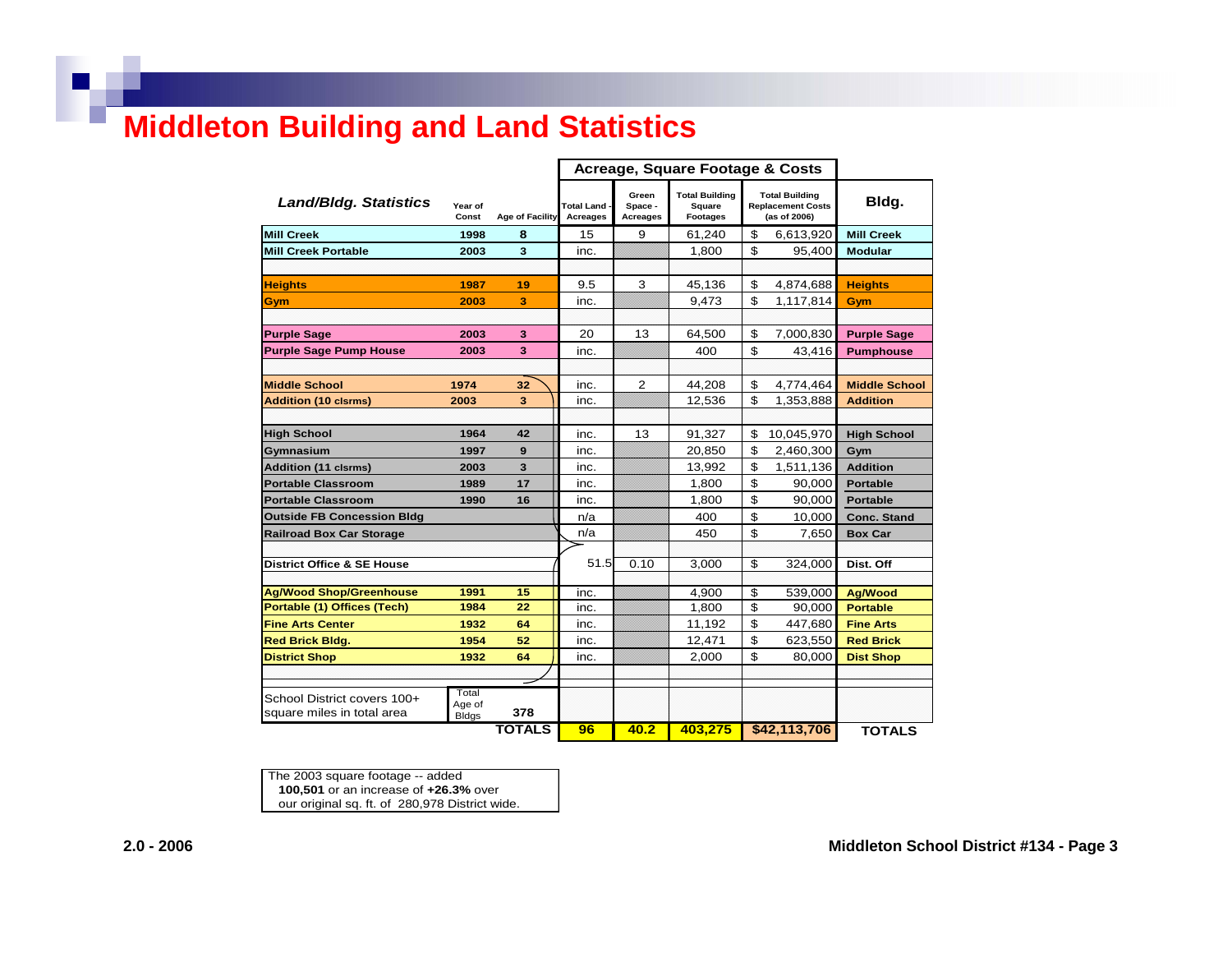#### **Mission and Purpose of the Middleton School District Facilities**

- r. Effective school maintenance protects the District's capitol investment, ensures the health and safety of the students and support the overall educational perfor mance of the entire School District.
- r. ■ As Idaho's school buildings age – they face the growing challenge of maintaining school facilities at an appropriate level, which enables the staff to meet the educational needs of their 21st century leaders.
- $\mathcal{L}_{\mathcal{A}}$  The Middleton School District Board and Administration have developed this ten-year facilities plan. It includes the construction of new facilities, renovation of the existing schools and the purchase of portable classrooms – all of which supports contemporary instructional practices. At the same time, they strive to maintain and fine tune, more advanced technological facilities demanding considerable expertise and commitment.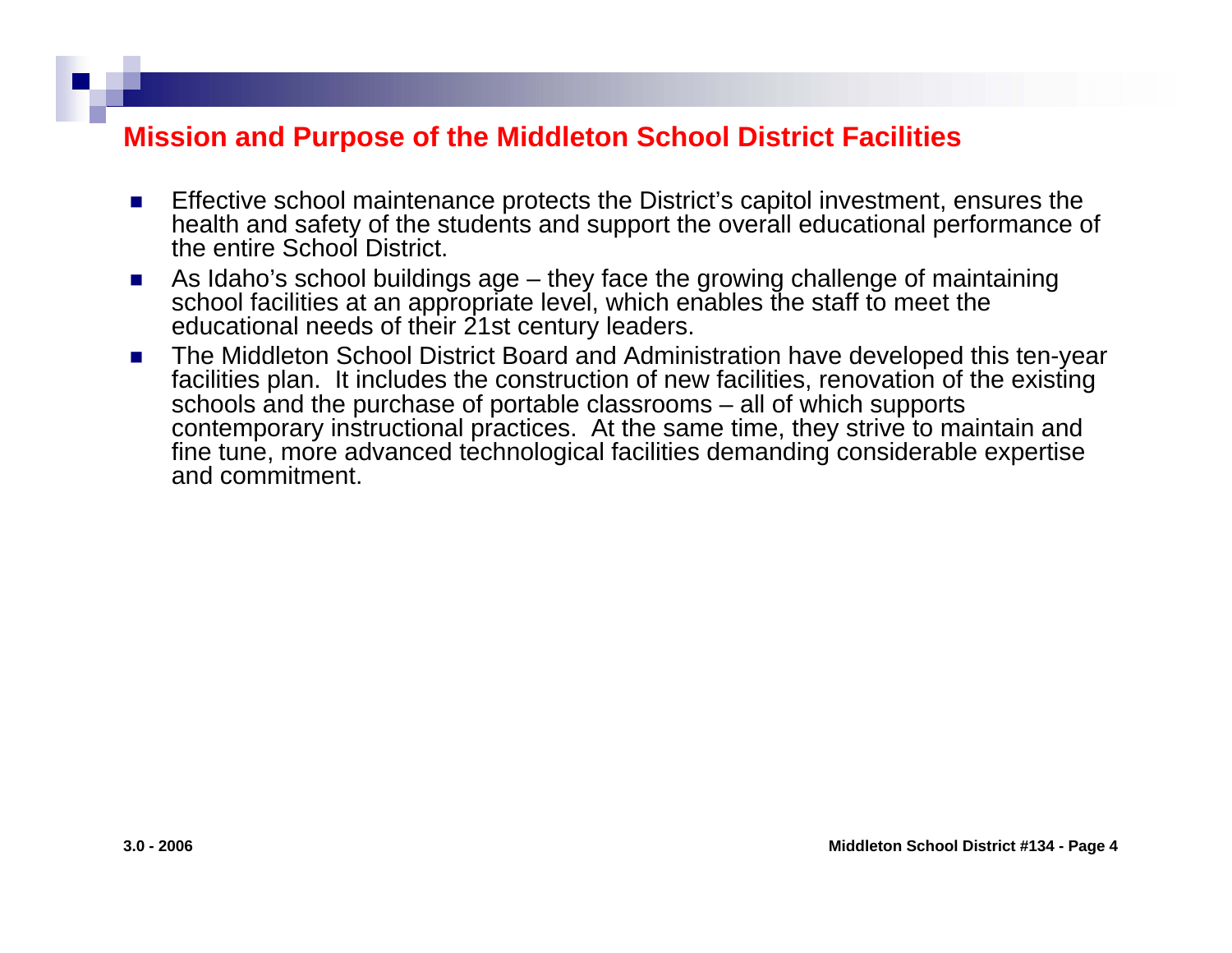#### **Middleton School District Actual Enrollment**

911 976 1,038 1,106 1,128 1,140 1,181 1,194 1,255 1,322 **10 ye ars**

|                  | 86-87 87-88 88-89 89-90 90-91 91-92 92-93 93-94 94-95 95-96 |                          |                  |                    |         |                         |                   |                  |                    |                  | 96-97                                                 |                  |                  |       | 97-98 98-99 99-00 00-01 01-02 02-03 03-04 04-05 05-06 06-07 |                  |                  |                  |                  |       |       |                |
|------------------|-------------------------------------------------------------|--------------------------|------------------|--------------------|---------|-------------------------|-------------------|------------------|--------------------|------------------|-------------------------------------------------------|------------------|------------------|-------|-------------------------------------------------------------|------------------|------------------|------------------|------------------|-------|-------|----------------|
| ĸ                | 141                                                         | 105                      | 105              | 131                | 106     | 104                     | 123               | 140              | 147                | 162              | 132                                                   | 151              | 147              | 156   | 171                                                         | 179              | 171              | 179              | 210              | 215   | 233   | κ              |
| 1                | 144                                                         | $\overline{161}$         | $\overline{122}$ | $\overline{110}$   | 145     | $\overline{112}$        | 126               | $\overline{130}$ | 159                | 152              | 180                                                   | 156              | 168              | 169   | $\overline{175}$                                            | 168              | 200              | $\overline{178}$ | 195              | 245   | 233   | 1              |
| 2                | 120                                                         | 125                      | 154              | 117                | 110     | 143                     | 107               | 141              | 145                | 159              | 155                                                   | 182              | 163              | 181   | 182                                                         | 186              | 178              | 196              | 200              | 196   | 236   | $\overline{2}$ |
| 3                | 138                                                         | 125                      | 127              | 157                | 120     | 124                     | $\overline{152}$  | 113              | 151                | 138              | 162                                                   | 164              | $\overline{181}$ | 157   | $\overline{192}$                                            | 174              | $\overline{198}$ | 175              | $\overline{210}$ | 214   | 219   | 3              |
| 4                | 141                                                         | 150                      | 125              | 132                | 156     | 148                     | 129               | 167              | 133                | 154              | 140                                                   | 167              | 181              | 181   | 169                                                         | 204              | 179              | 210              | 195              | 239   | 219   | 4              |
| 5                | 134                                                         | 129                      | 152              | 130                | 140     | 160                     | $\frac{154}{154}$ | 132              | 182                | 128              | 156                                                   | 155              | 174              | 176   | 180                                                         | 188              | 218              | 192              | $\overline{219}$ | 212   | 254   | 5              |
| $K-5$            | 818                                                         | 795                      | 785              | 777                | 777     | 791                     | 791               | 823              | 917                | 893              | 925                                                   | 975              | 1014             | 1020  | 1069                                                        | 1099             | 1144             | 1130             | 1229             | 1321  | 1394  | $K-5$          |
| 6                | 144                                                         | 136                      | 130              | 150                | 128     | 156                     | 169               | 164              | 159                | 190              | 125                                                   | 167              | 158              | 171   | 184                                                         | 196              | 191              | 219              | 203              | 233   | 235   | 6              |
| 7                | 142                                                         | 145                      | 127              | 137                | 152     | 148                     | 168               | 185              | 176                | 164              | 187                                                   | 141              | 184              | 160   | 185                                                         | 183              | 210              | 188              | 223              | 232   | 242   | $\overline{7}$ |
| 8                | 119                                                         | 141                      | 139              | 136                | 143     | 156                     | 157               | 173              | 202                | 173              | 165                                                   | 191              | 153              | 169   | 162                                                         | 183              | 189              | $\overline{214}$ | $\overline{203}$ | 210   | 233   | 8              |
| $6 - 8$          | 405                                                         | 422                      | 396              | 423                | 423     | <b>460</b>              | 494               | 522              | 537                | 527              | 477                                                   | 499              | 495              | 500   | 531                                                         | 562              | 590              | 621              | 629              | 675   | 710   | $6-8$          |
| 9                | 132                                                         | 124                      | 141              | 145                | 142     | 143                     | 159               | 158              | 177                | 178              | 170                                                   | 166              | 199              | 156   | 164                                                         | 174              | 184              | 190              | 226              | 218   | 226   | 9              |
| 10               | 99                                                          | $\overline{127}$         | $\overline{124}$ | 140                | 132     | 134                     | $\overline{138}$  | 140              | $\overline{145}$   | 171              | 163                                                   | $\overline{149}$ | 150              | 175   | $\overline{142}$                                            | $\overline{171}$ | 164              | 190              | 191              | 216   | 210   | 10             |
| 11               | 107                                                         | 83                       | 106              | 122                | 126     | 120                     | 130               | 120              | 143                | 125              | 153                                                   | 147              | 128              | 120   | 162                                                         | 135              | 155              | 168              | 167              | 179   | 211   | 11             |
| 12               | 96                                                          | 107                      | $\overline{74}$  | 110                | 103     | 108                     | 102               | 125              | 111                | $\overline{114}$ | $\overline{118}$                                      | 142              | 135              | 122   | $\overline{122}$                                            | 148              | 133              | 156              | 164              | 164   | 164   | 12             |
| $9 - 12$         | 434                                                         | 441                      | 445              | 517                | 503     | 505                     | 529               | 543              | 576                | 588              | 604                                                   | 604              | 612              | 573   | 590                                                         | 628              | 636              | 704              | 748              | 777   | 811   | $9 - 12$       |
| Totalsl          |                                                             | $1,657$ 1,658            | 1,626            | 1,717              | 1,703 1 | .756                    |                   | 1,814 1,888      | 2,030 2,008        |                  |                                                       |                  |                  |       | 2,006 2,078 2,121 2,093 2,190 2,289 2,370 2,455 2,606       |                  |                  |                  |                  | 2,773 | 2,915 | Totals         |
| Growth %         |                                                             | 0%                       | -2%              | 6%                 | $-1%$   | 3%                      | 3%                | 4%               | 8%                 | $-1%$            | 0%                                                    | 4%               | 2%               | $-1%$ | 5%                                                          | 5%               | 4%               | 4%               | 6%               | 6%    | 5%    |                |
|                  |                                                             |                          |                  |                    |         |                         |                   |                  |                    |                  | <b>Middleton School District Projected Enrollment</b> |                  |                  |       |                                                             |                  |                  |                  |                  |       |       |                |
|                  |                                                             |                          |                  |                    |         |                         |                   |                  |                    |                  |                                                       |                  |                  |       |                                                             |                  |                  |                  |                  |       |       |                |
|                  |                                                             |                          |                  |                    |         |                         |                   |                  |                    |                  |                                                       |                  |                  |       |                                                             |                  |                  |                  |                  |       |       |                |
|                  | 07-08 08-09 09-10 10-11 11-12 12-13 13-14 14-15 15-16 16-17 |                          |                  |                    |         |                         |                   |                  |                    |                  |                                                       |                  |                  |       |                                                             |                  |                  |                  |                  |       |       |                |
| ĸ                | 243                                                         | 254                      | 266              | 278                | 290     | 303                     | $\overline{317}$  | 331              | 346                | 362              | K                                                     |                  |                  |       |                                                             |                  |                  |                  |                  |       |       |                |
| 1                | 241                                                         | 252                      | 263              | 275                | 288     | 301                     | 314               | 328              | 343                | 358              | 1                                                     |                  |                  |       |                                                             |                  |                  |                  |                  |       |       |                |
| $\mathbf{z}$     | 241                                                         | 250                      | 261              | $\overline{273}$   | 285     | 298                     | $\overline{311}$  | 325              | 340                | 355              | $\overline{2}$                                        |                  |                  |       |                                                             |                  |                  |                  |                  |       |       |                |
| з                | 244                                                         | 250                      | 258              | 270                | 282     | 295                     | 308               | 322              | 336                | 352              | 3                                                     |                  |                  |       |                                                             |                  |                  |                  |                  |       |       |                |
| 4                | 227                                                         | 253                      | 258              | 267                | 279     | 292                     | 305               | 319              | 333                | 348              | $\overline{\bf{4}}$                                   |                  |                  |       |                                                             |                  |                  |                  |                  |       |       |                |
| 5                | 227                                                         | 235                      | 262              | 267                | 277     | 289                     | 302               | 316              | 330                | 345              | 5                                                     |                  |                  |       |                                                             |                  |                  |                  |                  |       |       |                |
| $K-5$            | 1423                                                        | 1493                     | 1568             | 1630               | 1701    | 1778                    | 1858              | 1941             | 2028               | 2120             | $K-5$                                                 |                  |                  |       | Projected enrollment was calculated using an annual         |                  |                  |                  |                  |       |       |                |
| 6                | 263                                                         | 235                      | 243              | 271                | 277     | 286                     | 299               | 313              | 327                | 342              | 6                                                     |                  |                  |       | growth factor of +3.5% from a Kindergarten base growth      |                  |                  |                  |                  |       |       |                |
| 7                | 243                                                         | 272                      | 243              | 251                | 280     | 286                     | 296               | 310              | 324                | 338              | $\overline{7}$                                        |                  |                  |       | of +4.5% annually.                                          |                  |                  |                  |                  |       |       |                |
| 8                | 250                                                         | 252                      | 282              | 251                | 260     | 290                     | 296               | 307              | 321                | 335              | 8                                                     |                  |                  |       |                                                             |                  |                  |                  |                  |       |       |                |
| 6-8              | 757                                                         | 758                      | 767              | 773                | 817     | 863                     | 892               | 929              | 971                | 1015             | 6-8                                                   |                  |                  |       |                                                             |                  |                  |                  |                  |       |       |                |
| 9                | 241                                                         | 259                      | 261              | 291                | 260     | 269                     | 300               | 307              | 318                | 332              | 9                                                     |                  |                  |       |                                                             |                  |                  |                  |                  |       |       |                |
| 10               | 234                                                         | 250                      | 268              | 270                | 302     | 269                     | 279               | 311              | 318                | 329              | 10                                                    |                  |                  |       |                                                             |                  |                  |                  |                  |       |       |                |
| 11               | 217                                                         | 242                      | 258              | 278                | 279     | 312                     | 279               | 288              | 322                | 329              | 11                                                    |                  |                  |       |                                                             |                  |                  |                  |                  |       |       |                |
| 12               | 218                                                         | 225                      | 251              | 267                | 287     | 289                     | 323               | 288              | 298                | 333              | 12                                                    |                  |                  |       |                                                             |                  |                  |                  |                  |       |       |                |
| $9 - 12$         | 911                                                         | 976                      | 1,038            | 1,106              | 1,128   | 1,140                   | ,181              | 1,194            | 255                | 1,322            | $9 - 12$                                              |                  |                  |       |                                                             |                  |                  |                  |                  |       |       |                |
| Totalst          | 3,091                                                       | 3.227                    | 3,373            | 3.510              |         | 3,646 3,780 3,930 4,065 |                   |                  | 4,255              | 4,457            | <b>Totals</b>                                         |                  |                  |       |                                                             |                  |                  |                  |                  |       |       |                |
| $K-5$<br>$6 - 8$ | 757                                                         | 1,423 1,493 1,568<br>758 | 767              | 1,630 1,701<br>773 | 817     | 1,778<br>863            | 1,858<br>892      | 1,941<br>929     | 2,028 2,120<br>971 | 1015             | <b>Totals</b><br>for                                  |                  |                  |       |                                                             |                  |                  |                  |                  |       |       |                |

**9-1 2**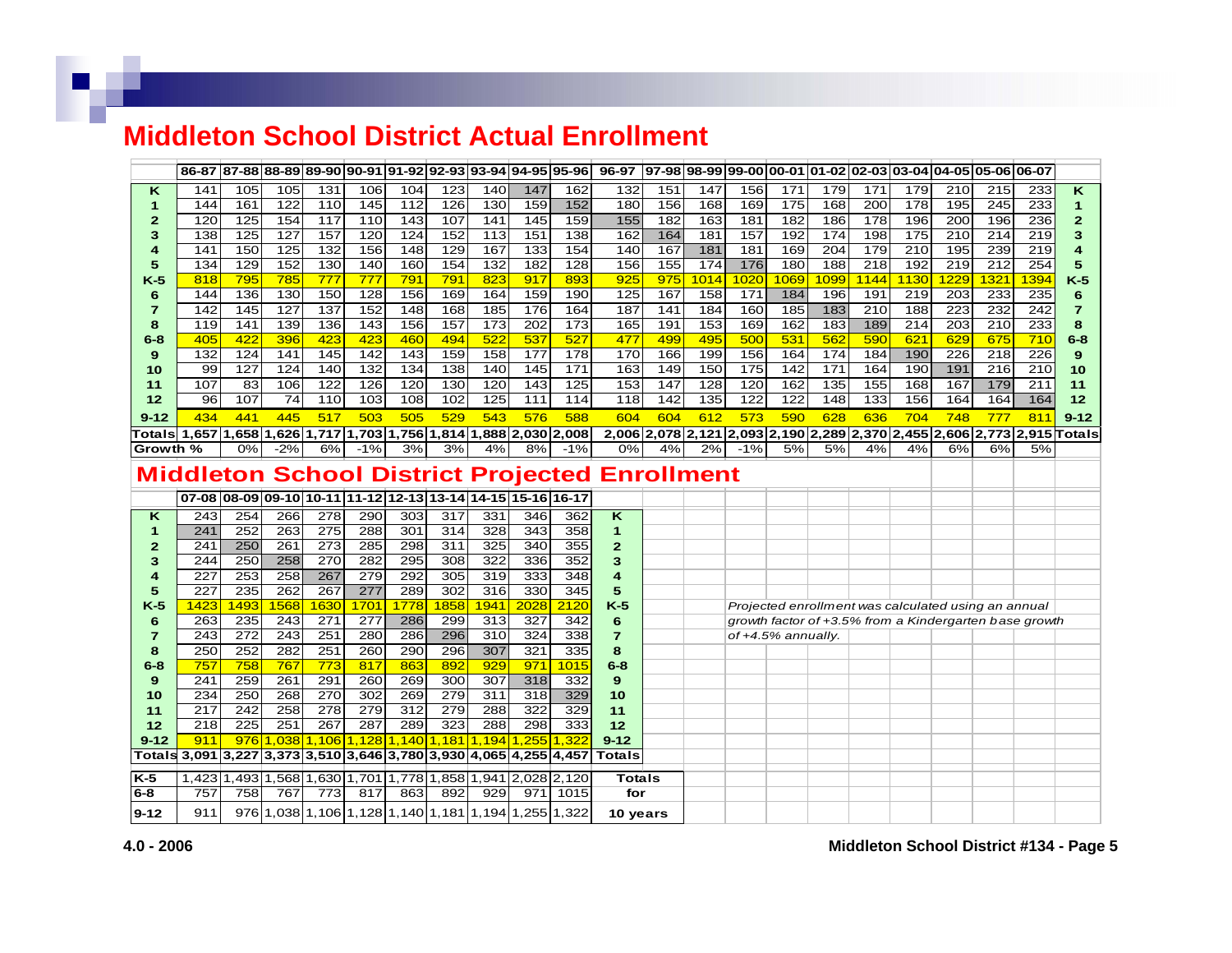## **Middleton School District Building Capacities**

|                                  | <b>Heights</b> | <b>Mill Creek</b> | <b>Purple Sage</b> | <b>Mid Sch</b> | <b>High Sch</b>  |                     |
|----------------------------------|----------------|-------------------|--------------------|----------------|------------------|---------------------|
| <b>Total Reg. Cisrms</b>         | 15             | 23                | 18                 | 28             | 30               |                     |
| <b>Empty Cisrms</b>              | $\Omega$       | Portable (1)      | 3                  | Portable (1)   | $\Omega$         |                     |
| G/T-(MC) ESL-(MS) Clsrms-(HS)    |                | Portable (1)      |                    | Portable (1)   | Portable (2)     |                     |
| Intervention                     | 0              | Yes               |                    | 0              | $\mathbf 0$      |                     |
| <b>IS Suspension</b>             | $\Omega$       | 0                 | 0                  |                | <b>Red Brick</b> |                     |
| <b>Pre School</b>                | 0              | $\mathbf 0$       |                    | 0              | 0                | (10 classrooms)     |
| <b>Learning Centers</b>          |                |                   |                    | Yes            | $\Omega$         |                     |
| <b>Music/Choir/Band</b>          | 0              | 0<br>1            | 0                  |                | 1.5              |                     |
|                                  |                |                   |                    | 0.5            |                  |                     |
| <b>Resource</b>                  | Shared w/T1    | 1                 |                    | 0.5            | 2.5              |                     |
| Title 1                          |                | 1                 |                    |                | 0                |                     |
| Others:                          |                |                   |                    |                |                  |                     |
| Computer Lab(s)                  | Yes            | Yes               | Yes                | Yes            | Yes              |                     |
| PE/Gym/Weights/Grass Fld.        | Yes            | Yes               | Yes                | 3              | 3                |                     |
| Library                          | Yes            | Yes               | Yes                | Yes            | Yes              |                     |
| Red Brick Building:              |                |                   |                    |                |                  |                     |
| Classrooms (Art/Ag/Drama)        | 0              | 0                 | 0                  | 0              | 4                | (4 clsrms used      |
| In School Suspension             | 0              | 0                 | 0                  | 0              |                  | for other purposes) |
| Resource                         | 0              | 0                 | 0                  | 0              |                  |                     |
| <b>Woodworking/Welding Shops</b> | 0              | 0                 | 0                  | 0              | Yes              |                     |
| Greenhouse                       | 0              | 0                 | 0                  | 0              | Yes              | District-wide       |
| <b>Transition School</b>         | 0              | 0                 | 0                  | 0              | $\overline{2}$   | <b>Totals</b>       |
|                                  |                |                   |                    |                |                  |                     |
| <b>TOTAL TEACHING STATIONS</b>   | 18             | 28                | 27                 | 36             | 47               | 156                 |
| x students per clsrm.            | 22             | 22                | 22                 | 21             | 18               | varies              |
| <b>TOTAL CAPACITY</b>            | 396            | 616               | 594                | 756            | 846              | 3,208               |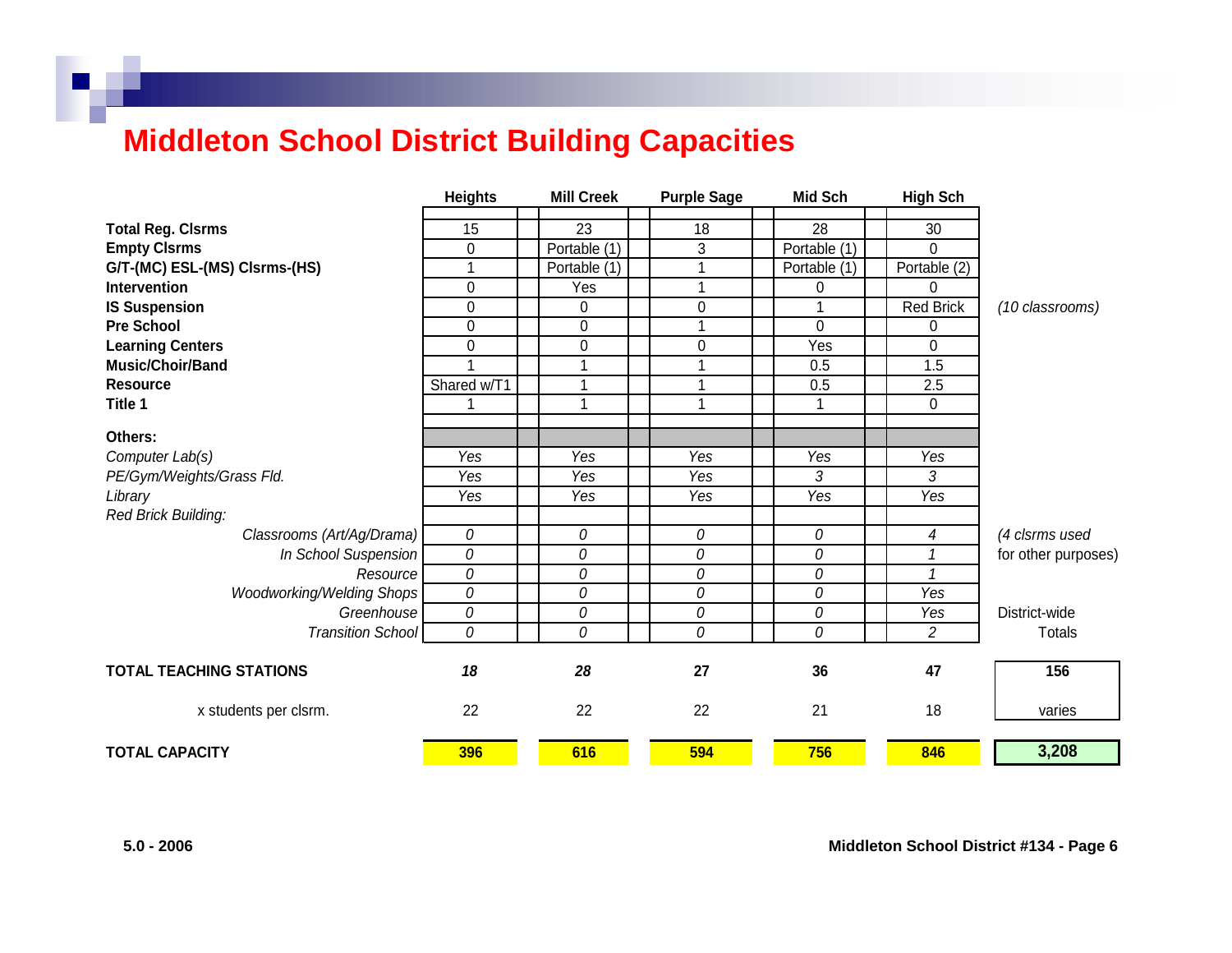#### **Middleton School District Building Enr ollment vs Capacity**

|                         | <b>Hgts</b> | <b>MC</b>  | <b>PS</b> | <b>MS</b> | <b>HS</b>                      | <b>Trans</b> | <b>Totals</b> |
|-------------------------|-------------|------------|-----------|-----------|--------------------------------|--------------|---------------|
| P                       |             |            | 15        |           |                                |              | 15            |
| K                       | 57          | 105        | 71        |           |                                |              | 233           |
| 1                       | 71          | 95         | 67        |           |                                |              | 233           |
| $\overline{2}$          | 65          | 103        | 68        |           |                                |              | 236           |
| $\overline{\mathbf{3}}$ | 72          | 87         | 60        |           |                                |              | 219           |
| 4                       | 53          | 97         | 69        |           |                                |              | 219           |
| 5                       | 85          | 91         | 78        |           |                                |              | 254           |
| $6\phantom{1}$          |             |            |           | 235       |                                |              | 235           |
| $\overline{7}$          |             |            |           | 242       |                                |              | 242           |
| 8                       |             |            |           | 233       |                                |              | 233           |
| 9                       |             |            |           |           | 211                            | 15           | 226           |
| 10                      |             |            |           |           | 204                            | 6            | 210           |
| 11                      |             |            |           |           | 211                            |              | 211           |
| 12                      |             |            |           |           | 164                            |              | 164           |
| <b>Total Enroll.</b>    | 403         | 578        | 428       | 710       | 790                            | 21           | 2,930         |
| Bldg. Cap.              | 396         | 616        | 594       | 756       | 846                            | n/a          | 3,208         |
| % Cap. (2006-07)        | 102%        | 94%        | 72%       | 94%       | 93%                            | n/a          | 91%           |
|                         |             | (portable) |           |           | (red brick                     |              |               |
|                         |             | inc.)      |           |           | bld. Inc.)<br>(portables inc.) |              |               |
|                         |             |            |           |           |                                |              |               |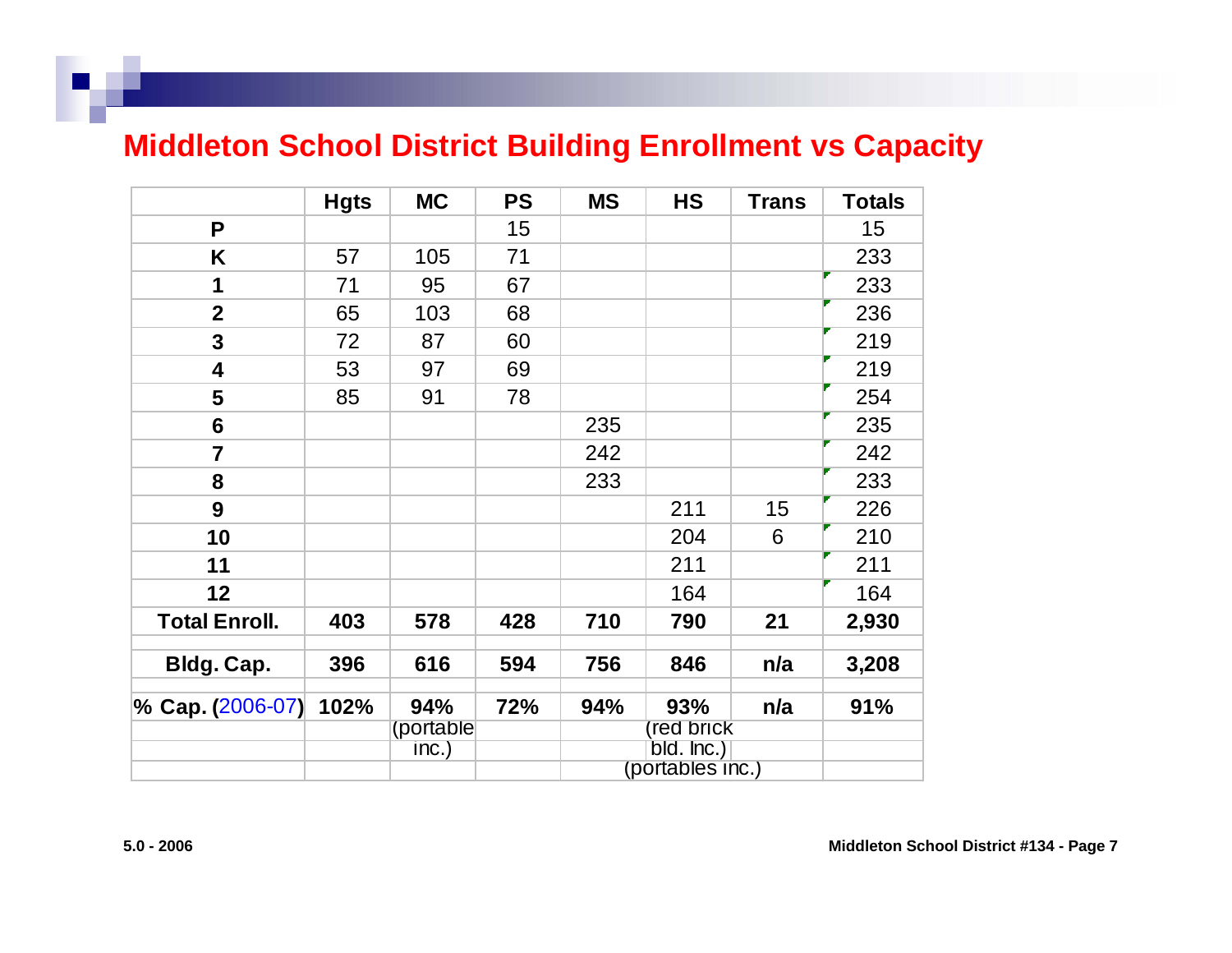#### **Middleton School District Building Enrollment & Capacity K-5**

|              | $K-5$         |          |           |                 |                | $K-5$     |                 |                                          |
|--------------|---------------|----------|-----------|-----------------|----------------|-----------|-----------------|------------------------------------------|
| Years        | <b>Enroll</b> | # Gained | % of Gain | <b>Capacity</b> | <b>Current</b> | Chg       | <b>Required</b> |                                          |
| 1996-97      | 925           |          |           | 968             | 44             |           | 42              | (1 portable @ HES w/2 clsrms)            |
| 1997-98      | 975           | 50       | 5.1%      | 968             | 44             |           | 44              |                                          |
| 1998-99      | 1,014         | 39       | 3.8%      | 968             | 44             |           | 46              |                                          |
| 1999-00      | 1,020         | 6        | 0.6%      | 968             | 44             |           | 46              |                                          |
| 2000-01      | 1,069         | 49       | 4.6%      | 968             | 44             |           | 49              |                                          |
| 2001-02      | 1,099         | 30       | 2.7%      | 968             | 44             |           | 50              |                                          |
| 2002-03      | 1,144         | 45       | 3.9%      | 1,562           | 71             | $+29 - 2$ | 52              | (-1 port. @ HES w/2 clsrms removed)      |
| 2003-04      | 1,130         | $-14$    | $-1.2\%$  | 1,562           | 71             |           | 51              |                                          |
| 2004-05      | ,229          | 99       | 8.1%      | 1,562           | 71             |           | 56              |                                          |
| 2005-06      | 1,321         | 92       | 7.0%      | 1,606           | 73             | $+2$      | 60              | $(1$ port. $@$ MC w/2 clsrms)***         |
| 2006-07*     | 1,394         | 73       | 5.2%      | 1,606           | 73             |           | 63              |                                          |
| 2007-08*     | 1,423         | 29       | 2.0%      | 1,606           | 73             |           | 65              |                                          |
| 2008-09*     | 1,493         | 70       | 4.7%      | 1,606           | 73             |           | 68              |                                          |
| 2009-10*     | 1,568         | 75       | 4.8%      | 1,606           | 73             |           | 71              |                                          |
| $2010 - 11*$ | 1,630         | 62       | 3.8%      | 1,606           | 73             |           | 74              |                                          |
| $2011 - 12*$ | 1,701         | 71       | 4.2%      | 1,650           | 75             | $+2$      | 77              | $(1$ port. $w/2$ clsrms added)           |
| $2012 - 13*$ | 1,778         | 77       | 4.3%      | 1,782           | 81             | $+6$      | 81              | (3 port. w/2 clsrms added)               |
| $2013 - 14*$ | 1,858         | 80       | 4.3%      | 2,090           | 95             | $-10+24$  | 84              | (use 24 old MS clsrms 4th & 5th graders) |
| $2014 - 15*$ | 1,941         | 83       | 4.3%      | 2,090           | 95             |           | 88              | (remove 5 port.)                         |
| 2015-16*     | 2,028         | 87       | 4.3%      | 2,090           | 95             |           | 92              |                                          |
| $2016 - 17$  | 2,120         | 92       | 4.3%      | 2,090           | 95             |           | 96              |                                          |

Mill Creek = 2828 teaching stations (616 capacity)

Heights = 18 teaching stations (396 capacity)

Purple Sage = 27 teaching stations (594 capacity)

 **TOTALS = (1,606 capa city)** in 2006-07

\*Projected attendance is calculated at 3.5% annual growth factor from <sup>a</sup> kindergarten base growth of +4.5% annually.

\*\*Size is based on an average of 22 students/classroo m (K-5)

\*\*\*Due to varied gro wth in each elementary attendance zone, portables are added based on individual building capacity.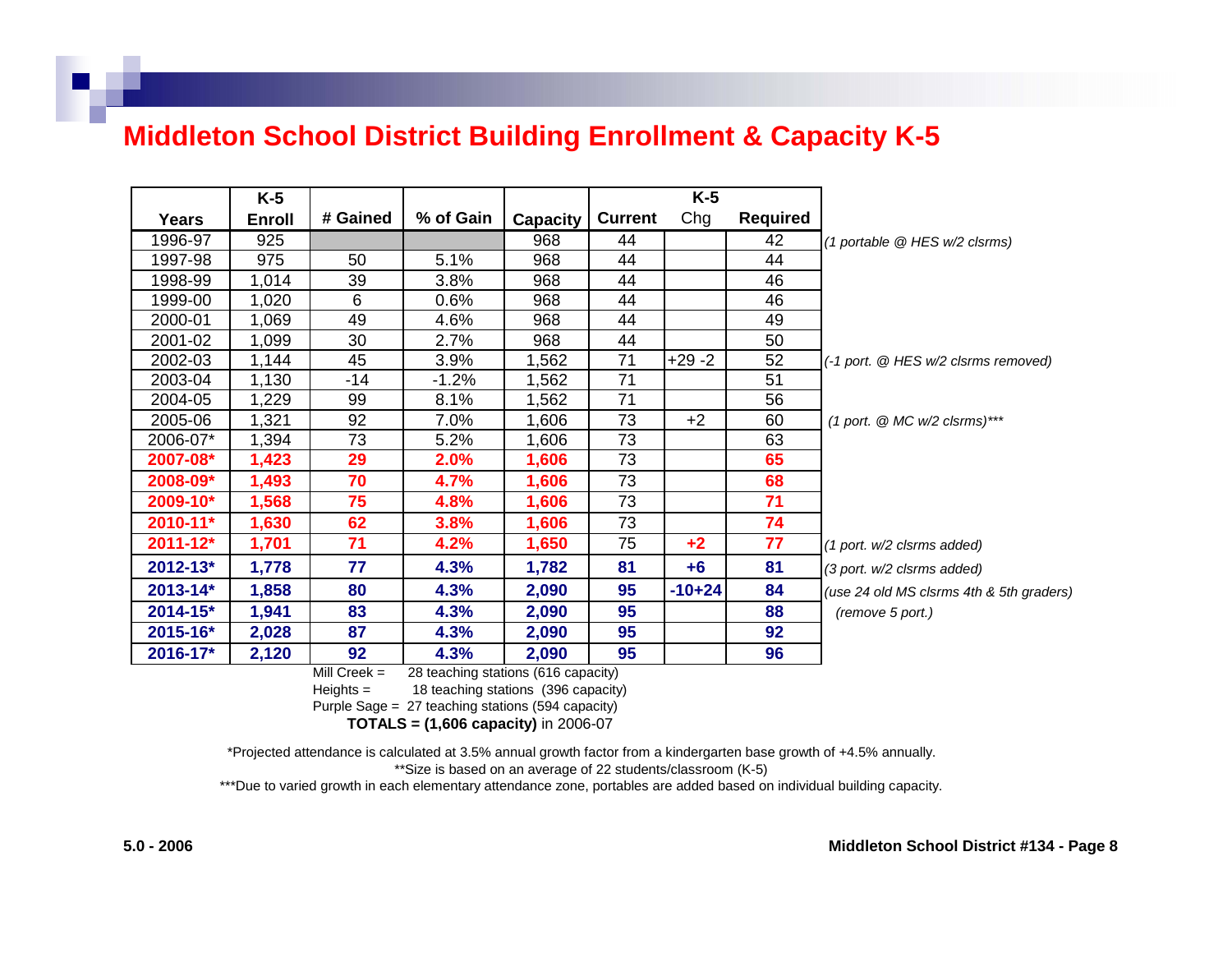#### **Middleton School District Building Enrollment & Capacity 6-8**

|              | $6 - 8$       |                  |           |                 |                | $6 - 8$  |                 |                                                  |
|--------------|---------------|------------------|-----------|-----------------|----------------|----------|-----------------|--------------------------------------------------|
| Years        | <b>Enroll</b> | # Gained         | % of Gain | <b>Capacity</b> | <b>Current</b> | Chg      | <b>Required</b> |                                                  |
| 1996-97      | 477           |                  |           | 525             | 25             |          | 23              |                                                  |
| 1997-98      | 499           | 22               | 4.4%      | 525             | 25             |          | 24              |                                                  |
| 1998-99      | 495           | $-4$             | $-0.8%$   | 525             | 25             |          | 24              |                                                  |
| 1999-00      | 500           | 5                | 1.0%      | 525             | 25             |          | 24              |                                                  |
| 2000-01      | 531           | 31               | 5.8%      | 567             | 27             | $+2$     | 25              | (1 port. w/2 clsrm added)                        |
| 2001-02      | 562           | 31               | 5.5%      | 567             | 27             |          | 27              |                                                  |
| 2002-03      | 590           | 28               | 4.7%      | 567             | 27             |          | 28              |                                                  |
| 2003-04      | 621           | 31               | 5.0%      | 714             | 34             | $+9 -2$  | 30              | (1 port. w/2 clsrm removed)                      |
| 2004-05      | 629           | 8                | 1.3%      | 714             | 34             |          | 30              |                                                  |
| 2005-06      | 678           | 49               | 7.2%      | 714             | 34             |          | 32              |                                                  |
| 2006-07*     | 710           | 32               | 4.5%      | 756             | 36             | $+2$     | 34              | (1 port. w/2 clsrms added)                       |
| 2007-08*     | 757           | 47               | 6.2%      | 756             | 36             |          | 36              |                                                  |
| 2008-09*     | 758           | 1                | 0.1%      | 756             | 36             |          | 36              |                                                  |
| 2009-10*     | 767           | $\boldsymbol{9}$ | 1.2%      | 798             | 38             | $+2$     | 37              | (1 port. w/2 clsrms added)                       |
| $2010 - 11*$ | 773           | 6                | 0.8%      | 798             | 38             |          | 37              |                                                  |
| $2011 - 12*$ | 817           | 44               | 5.4%      | 840             | 40             | $+2$     | 39              | (1 port. w/2 clsrms added)                       |
| 2012-13*     | 836           | 19               | 2.3%      | 840             | 40             |          | 40              | (new HS opens/old HS renovated for MS)           |
| 2013-14*     | 892           | 56               | 6.3%      | 1029            | 49             | $-30+39$ | 42              | (use 10 old MS clsrms & 39 HS clsrms)            |
| 2014-15*     | 929           | 37               | 4.0%      | 1029            | 49             |          | 44              | (24 old MS clsrms used by ele.) (remove 3 port.) |
| 2015-16*     | 971           | 42               | 4.3%      | 1029            | 49             |          | 46              | (HS 10 clsrm red brick building closes)          |
| 2016-17*     | 1,015.0       | 44               | 4.3%      | 1,029           | 49             |          | 48              |                                                  |

\*\*Size is based on an average of 21 students/classroo m

\*Capacity of buildings = 21 x 34 clsr m = 714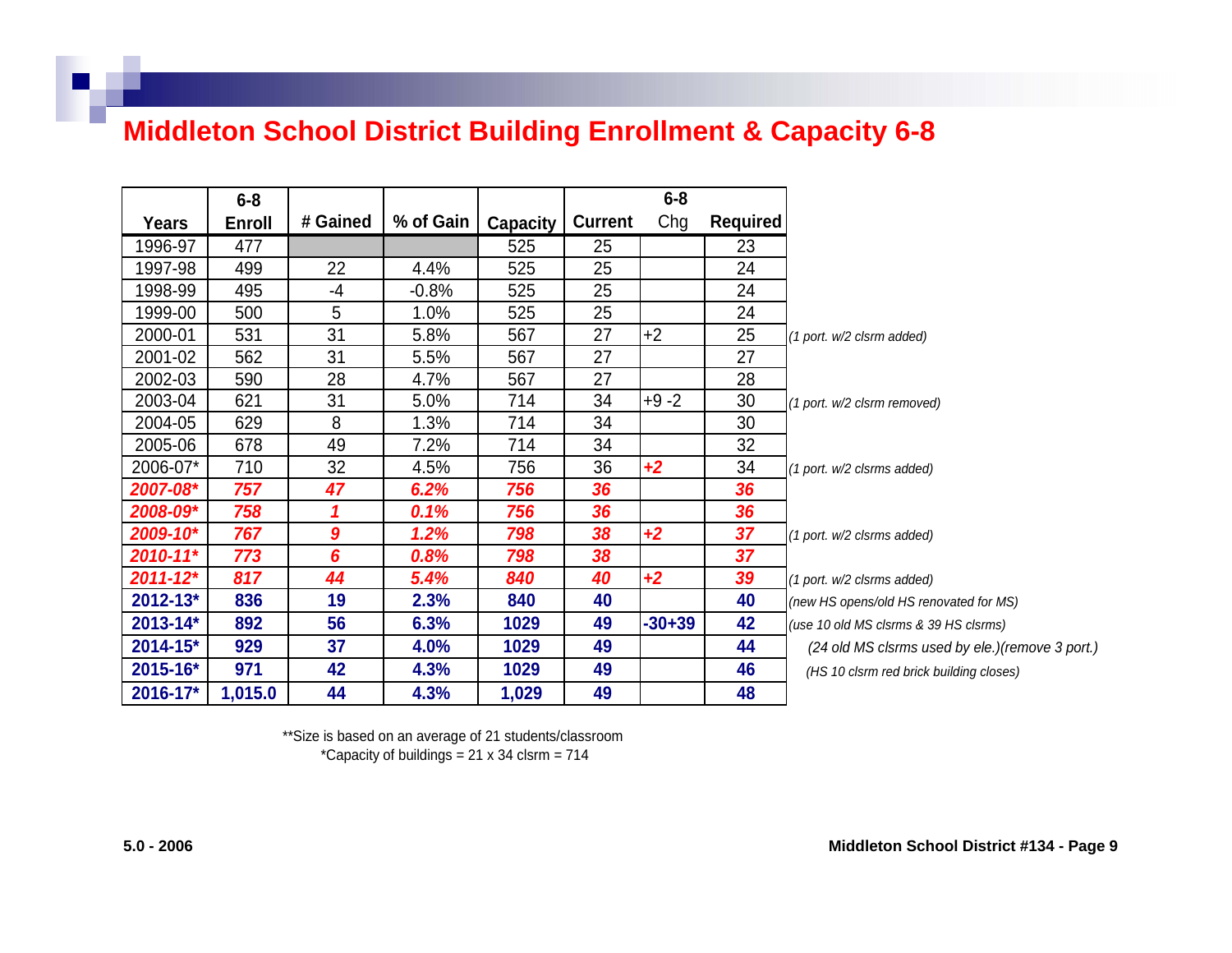#### **Middleton School District Building Enrollment & Capacity 9-12**

|               | $9 - 12$      |             |           |          |                | $9 - 12$ |                 |                                                            |
|---------------|---------------|-------------|-----------|----------|----------------|----------|-----------------|------------------------------------------------------------|
| Years         | <b>Enroll</b> | # Gained    | % of Gain | Capacity | <b>Current</b> | Chg      | <b>Required</b> |                                                            |
| 1996-97       | 604           |             |           | 718      | 35             | $+2$     | 34              |                                                            |
| 1997-98       | 604           | $\mathbf 0$ | $0.0\%$   | 718      | 35             |          | 34              |                                                            |
| 1998-99       | 612           | 8           | 1.3%      | 718      | 35             |          | 34              |                                                            |
| 1999-00       | 573           | $-39$       | $-6.8%$   | 718      | 35             |          | 32              |                                                            |
| 2000-01       | 590           | 17          | 2.9%      | 718      | 35             |          | 33              |                                                            |
| 2001-02       | 628           | 38          | 6.1%      | 718      | 35             |          | 35              |                                                            |
| 2002-03       | 636           | 8           | 1.3%      | 718      | 35             |          | 35              |                                                            |
| 2003-04       | 704           | 68          | $9.7\%$   | 923      | 45             | $+10$    | 39              | (Includes use of the red brick building) (6 clsrms used)   |
| 2004-05       | 748           | 44          | 5.9%      | 923      | 45             |          | 42              |                                                            |
| 2005-06       | 777           | 29          | 3.7%      | 923      | 45             |          | 43              |                                                            |
| 2006-07*      | 811           | 34          | 4.2%      | 964      | 47             | $+2$     | 45              | (1 port. w/2 clsrms added)                                 |
| 2007-08*      | 911           | 100         | 11.0%     | 1,005    | 49             | $+2$     | 51              | (1 port. w/2 clsrms added)                                 |
| 2008-09*      | 976           | 65          | 6.7%      | 1,128    | 55             | $+6$     | 54              | (3 port. w/2 clsrms added)                                 |
| 2009-10*      | 1,038         | 62          | 6.0%      | 1,210    | 59             | +4       | 58              | (2 port. w/2 clsrms added)(HS Bond Issue-Spring 2010)      |
| $2010 - 11$   | 1,106         | 68          | 6.1%      | 1,281    | 61             | $+2$     | 61              | (1 port. w/2 clsrms added)                                 |
| $2011 - 12$ * | 1,128         | 22          | 2.0%      | 1,323    | 63             | $+2$     | 63              | (1 port. w/2 clsrms added)                                 |
| $2012 - 13*$  | 1,140         | 12          | $1.1\%$   | 1,764    | 84             | $-63+84$ | 63              | (*new HS opens) (old HS closes for renovation - 39 clsrms) |
| $2013 - 14*$  | 1,181         | 41          | 3.5%      | 1,764    | 84             |          | 66              | (Red Brick Bldg no longer used - 10 clsrms-6 used ones)    |
| $2014 - 15$ * | 1,194         | 13          | 1.1%      | 1,764    | 84             |          | 66              | (remove 9 port.)                                           |
| 2015-16*      | 1,255         | 61          | 4.9%      | 1,764    | 84             |          | 70              |                                                            |
| 2016-17*      | 1,322         | 67          | 5.1%      | 1,764    | 84             |          | 73              |                                                            |

\*\*Size is based on an average of 18 students/classroom

2005-06 Capacity of buildings =  $18 \times 45$  clsrms =  $810$ 

2012-13 Capacity of building =  $21 \times 84$  clsrms = 1,764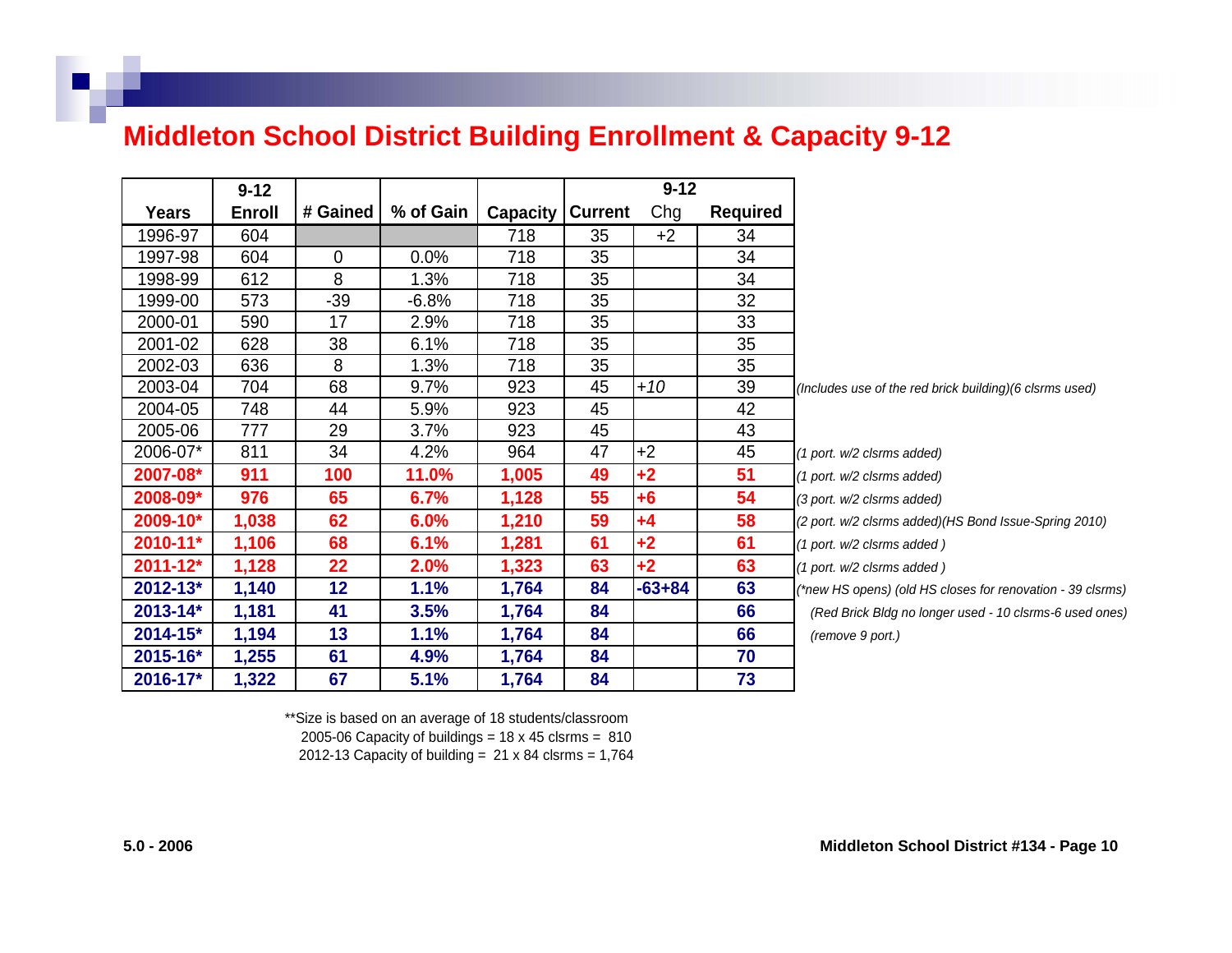## **Middleton School District Building Enrollment & Capacity K-12**

|          | $K-12$        | #     |         |                                      |     | $K-12$ |                 |                                                              |
|----------|---------------|-------|---------|--------------------------------------|-----|--------|-----------------|--------------------------------------------------------------|
| Years    | <b>Enroll</b> |       |         | Gained   % Gain   Capacity   Current |     | Chg    | <b>Required</b> |                                                              |
| 1996-97  | 2,006         |       |         | 2,211                                | 104 | $+2$   | 98              | (1 portable @HES w/2 clsrms)                                 |
| 1997-98  | 2,078         | 72    | 3.5%    | 2,211                                | 104 |        | 102             |                                                              |
| 1998-99  | 2,121         | 43    | 2.0%    | 2,211                                | 104 |        | 104             |                                                              |
| 1999-00  | 2,093         | $-28$ | $-1.3%$ | 2,211                                | 104 |        | 102             |                                                              |
| 2000-01  | 2,190         | 97    | 4.4%    | 2,253                                | 106 |        | 107             | (1 portable @MS w/2 clsrms)                                  |
| 2001-02  | 2,289         | 99    | 4.3%    | 2,253                                | 106 |        | 112             |                                                              |
| 2002-03  | 2,370         | 81    | 3.4%    | 2,847                                | 133 | $+44$  | 115             | (-2 portables @MS/HES w/2 clsrms ea removed)                 |
| 2003-04  | 2,455         | 85    | 3.5%    | 3,199                                | 150 |        | 120             |                                                              |
| 2004-05  | 2,606         | 151   | 5.8%    | 3,199                                | 150 |        | 127             |                                                              |
| 2005-06  | 2,773         | 167   | 6.0%    | 3,243                                | 152 | $+2$   | 135             | $(1$ port. $@$ MC w/2 clsrms)                                |
| 2006-07* | 2,915         | 142   | 4.9%    | 3,326                                | 156 | $+4$   | 142             | (2 port. @ w/2 clsrms @ MS/HS added)                         |
| 2007-08* | 3,091         | 176   | 5.7%    | 3,367                                | 158 | $+2$   | 151             | (1 port. w/2 clsrm added)                                    |
| 2008-09* | 3,227         | 136   | 4.2%    | 3,490                                | 164 | $+6$   | 158             | (3 port. w/2 clsm each added                                 |
| 2009-10* | 3,373         | 146   | 4.3%    | 3,614                                | 170 | $+6$   | 165             | (3 port. w/2 clsrms each added)                              |
| 2010-11* | 3,510         | 137   | 3.9%    | 3,685                                | 172 | $+2$   | 172             | (1 port. w/2 clsrms each added)                              |
| 2011-12* | 3,646         | 136   | 3.7%    | 3,813                                | 178 | $+6$   | 179             | (3 port. w/2 clsrms each added)                              |
| 2012-13* | 3,780         | 134   | 3.5%    | 4,386                                | 203 | $+25$  | 184             | (3 port. w/2 clsrms each added)                              |
| 2013-14* | 3,930         | 150   | 3.8%    | 4,883                                | 228 | $+25$  | 193             | (new HS Opens adding 84 clsrms - remove 9 port.)             |
| 2014-15* | 4,065         | 135   | 3.3%    | 4,883                                | 228 |        | 199             | (39 old HS clsrms ren./10 clsrm Red Brick bldg closes)       |
| 2015-16* | 4,255         | 190   | 4.5%    | 4,883                                | 228 |        | 208             | Yremove 8 port. w/2 clsrms each) (use 39 clsrms from old HS) |
| 2016-17* | 4,457         | 202   | 4.5%    | 4,883                                | 228 |        | 217             | (24 old MS clsrms used by ele/10 used by MS)                 |

\*\*Size based on an average of: 22 elementary students, 21 middle school students, and 18 high school students. \*Projected attendance is calculated at 3.5% annual growth factor from a kindergarten b ase growth of + 4.5% annually.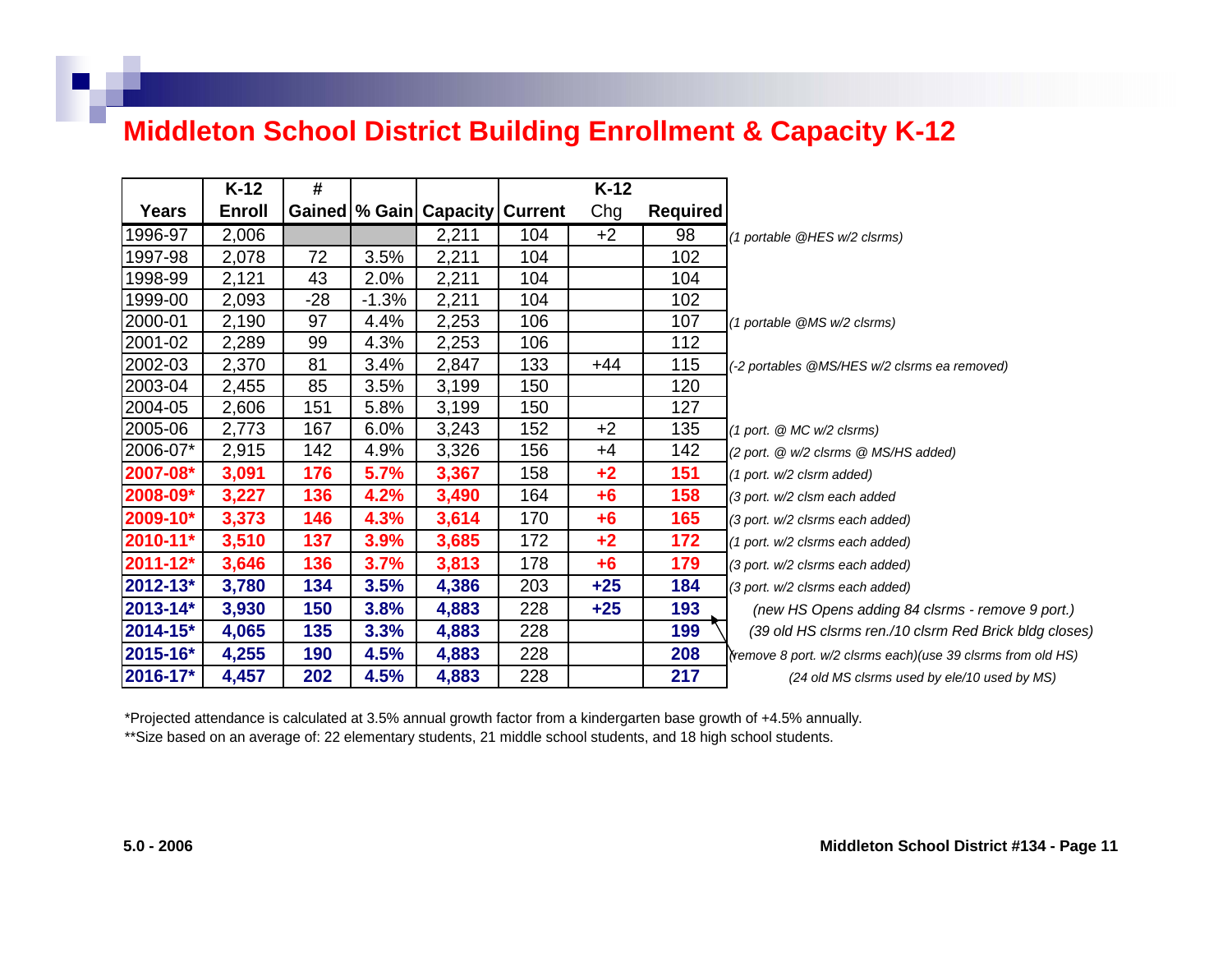#### **Middleton School District Building Capacities K-12**

|               |                | $K-5$   |        |                | $6 - 8$  |    |                | $9 - 12$       |      |             | $K-12$ |      |                                                            |
|---------------|----------------|---------|--------|----------------|----------|----|----------------|----------------|------|-------------|--------|------|------------------------------------------------------------|
| Years         | <b>Current</b> | Chg     | Req. I | <b>Current</b> | Chg.     |    | Req.   Current | Chg            | Req. | Current Chg |        | Req. | <b>Solutions</b>                                           |
| 1996-97       | 44             |         | 42     | 25             |          | 23 | 35             | $+2$           | 34   | 104         | $+2$   | 98   | (1 port.e @HES w/2 clsrm)                                  |
| 1997-98       | 44             |         | 44     | 25             |          | 24 | 35             |                | 34   | 104         |        | 102  |                                                            |
| 1998-99       | 44             |         | 46     | 25             |          | 24 | 35             |                | 34   | 104         |        | 104  |                                                            |
| 1999-00       | 44             |         | 46     | 25             |          | 24 | 35             |                | 32   | 104         |        | 102  |                                                            |
| 2000-01       | 44             |         | 49     | 27             | $+2$     | 25 | 35             |                | 33   | 106         | $+2$   | 107  | (1 port. @MS w/2 clsrm)                                    |
| 2001-02       | 44             |         | 50     | 27             |          | 27 | 35             |                | 35   | 106         |        | 112  |                                                            |
| 2002-03       | 71             | $-2+29$ | 52     | 27             |          | 28 | 35             |                | 35   | 133         | $+27$  | 115  | (-1 port. @HES w/2 clsrm removed)                          |
| 2003-04       | 71             |         | 51     | 34             | $-2+9$   | 30 | 45             | $+10$          | 39   | 150         | $+17$  | 120  | (-1 port. @MS w/2 clsrm removed)                           |
| 2004-05       | 71             |         | 56     | 34             |          | 30 | 45             |                | 42   | 150         |        | 127  |                                                            |
| 2005-06       | 73             | $+2$    | 60     | 34             |          | 32 | 45             |                | 43   | 152         | $+2$   | 135  | (1 port. @ MC w/2 clsms)                                   |
| 2006-07*      | 73             |         | 63     | 36             | $+2$     | 34 | 47             | $+2$           | 45   | 156         | $+4$   | 142  | (1 port. @ MS and 1 port. @HS w/2 clsrms each)             |
| 2007-08*      | 73             |         | 65     | 36             |          | 36 | 49             | $+2$           | 51   | 158         | $+2$   | 151  | (1 port. @ HS w/2 clsrms)                                  |
| 2008-09*      | 73             |         | 68     | 36             |          | 36 | 55             | $+6$           | 54   | 164         | $+6$   | 158  | (3 port. @ HS w/2 clsrms each)                             |
| 2009-10*      | 73             |         | 71     | 38             |          | 37 | 59             | $+4$           | 58   | 170         | $+6$   | 165  | (1 port. @MS & 1 port. @ HS w/2 clsrms each)               |
| 2010-11*      | 73             |         | 74     | 38             |          | 37 | 61             | $+2$           | 61   | 172         | $+2$   | 172  | (1 port. @ HS w/2 clsrms) Run bond for new HS              |
| $2011 - 12$ * | 75             | $+2$    | 77     | 40             | $+2$     | 39 | 63             | $\overline{2}$ | 63   | 178         | $+6$   | 179  | <b>New HS consruction</b>                                  |
| $2012 - 13*$  | 81             | $+6$    | 81     | 40             |          | 40 | 84             | $-63 + 84$     | 63   | 205         | $+27$  | 184  | (3 port. w/2 clsrms each) New HS opens/Old HS renovated    |
| 2013-14*      | 95             | $-8+24$ | 84     | 49             | $-30+39$ | 42 | 84             |                | 66   | 228         | $+23$  | 193  | (-9 port. @ HS-10 clsrm Red Brick Bldg closes)             |
| 2014-15*      | 95             |         | 88     | 49             |          | 44 | 84             |                | 66   | 228         |        | 199  | 24 old MS clsrms used for Ele/10 old MS clsrms used for MS |
| 2015-16*      | 95             |         | 92     | 49             |          | 46 | 84             |                | 70   | 228         |        | 208  | (remove 8 port. w/2 clsrms each from Ele/MS)               |
| 2016-17*      | 95             |         | 96     | 49             |          | 48 | 84             |                | 73   | 228         |        | 217  |                                                            |

#### *Targets:*

Bond is ran and passed for the new High School in Spring of 2011 Old High School is renovated for move ment of the Middle School students in August of 2012 Elementary Schools ( move 5th grades) to old Middle School in August of 2013 Bond is ran and passed for two new Elementary Schools in September of 2014 New High School is constructed and open for occupancy in August of 2012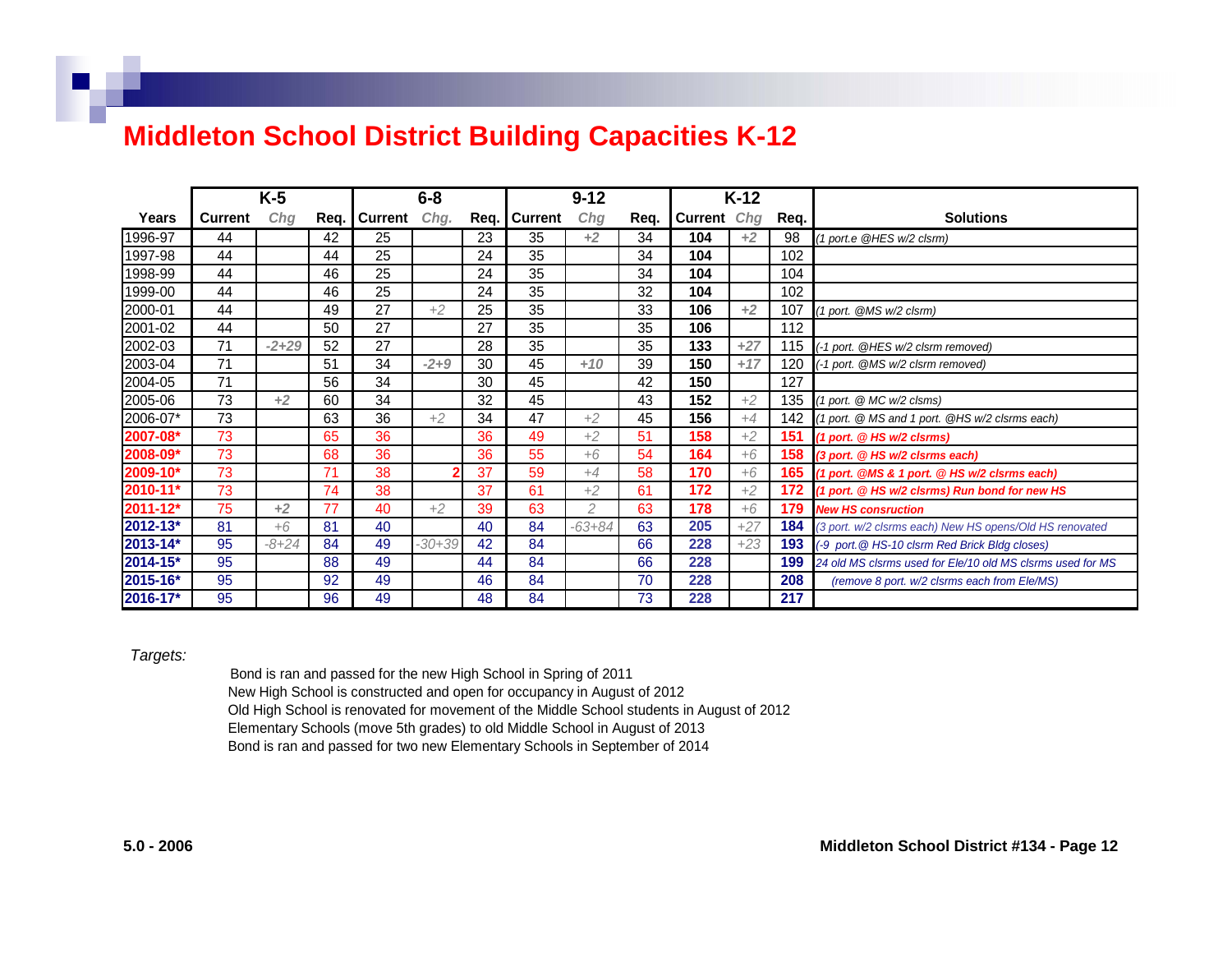#### **Middleton School District Portable Unit Projections**



**WIT HO UT P ASSAGE O F S B #1404 AND WITH AN INCREAS E O F HO MEO WNERS' EX EMP TION T O \$75,000**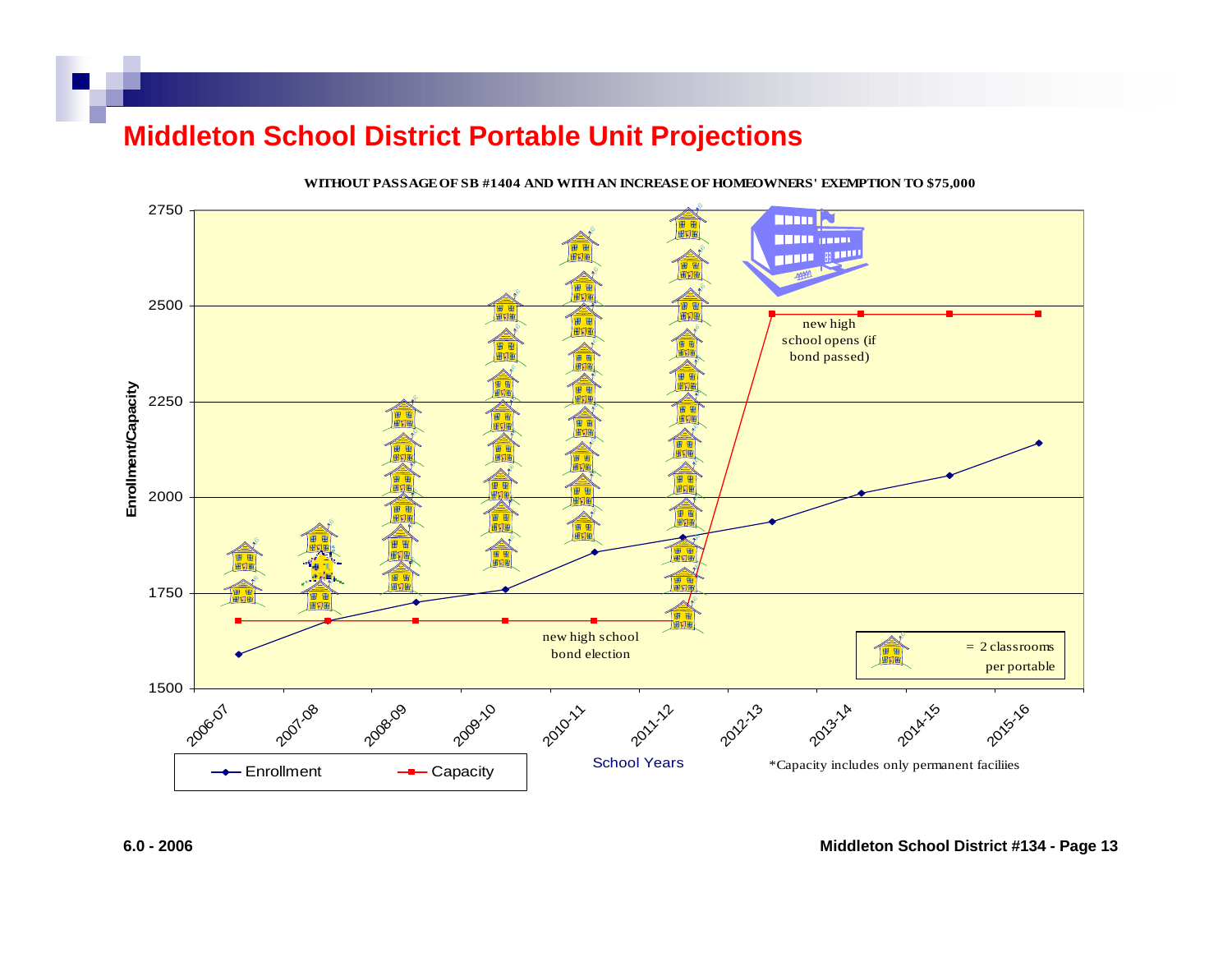#### **Middleton Heights School Building Condition Evaluation Form**

| Middleton<br><b>School District</b>           | Heights Ele.<br><b>School Name</b>    |             |             | 102            | <b>Building Number</b> |               |                 |
|-----------------------------------------------|---------------------------------------|-------------|-------------|----------------|------------------------|---------------|-----------------|
|                                               |                                       |             |             | <b>RATINGS</b> |                        |               |                 |
|                                               |                                       | <b>GOOD</b> | <b>FAIR</b> | <b>POOR</b>    | <b>UNSAT.</b>          |               |                 |
| <b>COMPONENTS</b>                             | <b>SYSTEMS</b>                        | (1)         | (2)         | (3)            | (4)                    |               | <b>COMMENTS</b> |
| 1.0 Exterior Building Condition               | 1.1 Foundation/Structure              | $+12$       | $+8$        | $+6$           | $+4$                   |               |                 |
|                                               | 1.2 Walls                             | $+8$        | $+5$        | $+3$           | $+1$                   |               |                 |
| <b>Good Condition</b>                         | 1.3 Roof                              | $+7$        | $+5$        | $+2$           | $\Omega$               |               |                 |
| Component Score = 31                          | Windows/Doors<br>1.4                  | $+2$        | $+1$        | $\mathbf 0$    | 0                      |               |                 |
|                                               | $1.5$ Trim                            | $+2$        | $+1$        | $\Omega$       | $\Omega$               |               |                 |
| 2.0 Interior Building Condition               | 2.1 Floors                            | $+8$        | $+5$        | $+2$           | $\Omega$               |               |                 |
|                                               | 2.2 Walls                             | $+8$        | $+5$        | $+1$           | $\mathbf 0$            |               |                 |
| <b>Fair Condition</b>                         | $2.3$ Ceilings                        | $+5$        | $+3$        | $+1$           | $\mathbf 0$            |               |                 |
| Component Score = 20                          | 2.4 Fixed Equipment                   | $+2$        | $+1$        | $\Omega$       | $\Omega$               |               |                 |
| 3.0 Mechanical Systems Condition              | Electrical<br>3.1                     | $+6$        | $+4$        | $+2$           | 0                      |               |                 |
|                                               | Plumbing<br>3.2                       | $+4$        | $+2$        | $+1$           | $\mathbf 0$            |               |                 |
| <b>Fair Condition</b>                         | 3.3 Heating                           | $+6$        | $+4$        | $+2$           | $+1$                   |               |                 |
| Component Score = 22                          | 3.4 Cooling                           | $+6$        | $+4$        | $+2$           | $+1$                   |               |                 |
|                                               | 3.5 Lighting                          | $+4$        | $+3$        | $+2$           | $\Omega$               |               |                 |
| 4.0 Safety/Building Code                      | 4.1 Means of Exit                     | $+6$        | $+4$        | $+2$           | $\Omega$               |               |                 |
|                                               | <b>Fire Control Capability</b><br>4.2 | $+4$        | $+3$        | $+2$           | $+1$                   |               |                 |
| Good Condidtion                               | 4.3 Fire Alarm System                 | $+4$        | $+3$        | $+2$           | $+1$                   |               |                 |
| Component Score = 19                          | 4.4 Emergency Lighting                | $+2$        | $+1$        | $\Omega$       | $\Omega$               |               |                 |
|                                               | 4.5 Fire Resistance                   | $+4$        | $+3$        | $+2$           | $+1$                   |               |                 |
|                                               |                                       |             |             |                |                        |               |                 |
|                                               |                                       |             |             |                |                        | Unadjusted    | Adjusted        |
|                                               |                                       | 78          | 14          | $\bf{0}$       | 0                      | Score         | Score           |
| <b>Good Condition</b>                         | <b>TOTAL CONDITION SCORES</b>         |             |             |                |                        | 92            | 92              |
| Provisions for Handicap Accessibility<br>5.0  | <b>YES</b>                            |             | <b>NO</b>   |                |                        |               |                 |
| <b>Functional Adaptability</b><br>6.0         | GOOD                                  | <b>FAIR</b> | <b>POOR</b> | UNSAT.         |                        |               |                 |
| Suitability of Space<br>7.0                   | <b>EXCEL</b><br><b>GOOD</b>           | <b>FAIR</b> | <b>POOR</b> | UNSAT.         |                        |               |                 |
| <b>Rich Bauscher</b><br><b>Evaluator Name</b> | <b>July-2006</b>                      | Date        | 1987        | Year Built     | 45,136                 | Total Sq. Ft. |                 |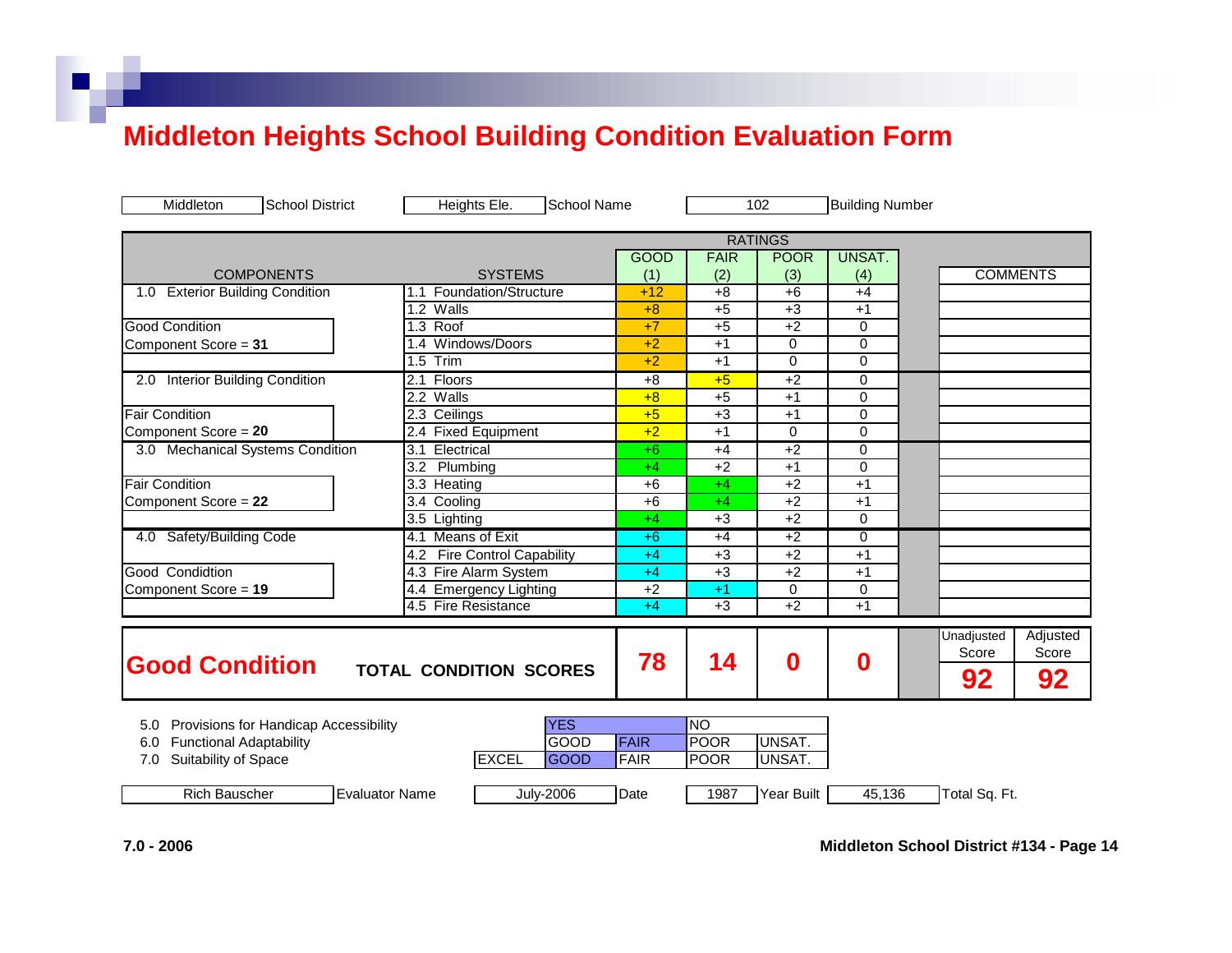#### **Middleton Mill Creek School Building Condition Evaluation Form**

| Middleton<br><b>School District</b>          | Mill Creek Ele.<br><b>School Name</b>     |             |                 | 101            | <b>Building Number</b> |               |                 |
|----------------------------------------------|-------------------------------------------|-------------|-----------------|----------------|------------------------|---------------|-----------------|
|                                              |                                           |             |                 | <b>RATINGS</b> |                        |               |                 |
|                                              |                                           | <b>GOOD</b> | <b>FAIR</b>     | <b>POOR</b>    | <b>UNSAT.</b>          |               |                 |
| <b>COMPONENTS</b>                            | <b>SYSTEMS</b>                            | (1)         | (2)             | (3)            | (4)                    |               | <b>COMMENTS</b> |
| <b>Exterior Building Condition</b><br>1.0    | 1.1 Foundation/Structure                  | $+12$       | $+8$            | $+6$           | $+4$                   |               |                 |
|                                              | 1.2 Walls                                 | $+8$        | $+5$            | $+3$           | $+1$                   |               |                 |
| Good Condition                               | 1.3 Roof                                  | $+7$        | $+5$            | $+2$           | $\mathbf 0$            |               |                 |
| Component Score = 30                         | 1.4 Windows/Doors                         | $+2$        | $+1$            | $\mathbf 0$    | $\mathbf 0$            |               |                 |
|                                              | $1.5$ Trim                                | $+2$        | $+1$            | $\Omega$       | $\Omega$               |               |                 |
| <b>Interior Building Condition</b><br>2.0    | Floors<br>2.1                             | $+8$        | $+5$            | $+2$           | $\mathbf 0$            |               |                 |
|                                              | 2.2 Walls                                 | $+8$        | $+5$            | $+1$           | $\mathbf 0$            |               |                 |
| <b>Fair Condition</b>                        | $2.3$ Ceilings                            | $+5$        | $+3$            | $+1$           | $\mathbf 0$            |               |                 |
| Component Score = 21                         | 2.4 Fixed Equipment                       | $+2$        | $+1$            | $\Omega$       | $\Omega$               |               |                 |
| 3.0 Mechanical Systems Condition             | 3.1<br>Electrical                         | $+6$        | $+4$            | $+2$           | $\mathbf 0$            |               |                 |
|                                              | 3.2<br>Plumbing                           | $+4$        | $+2$            | $+1$           | $\mathbf 0$            |               |                 |
| <b>Good Condition</b>                        | 3.3 Heating                               | $+6$        | $+4$            | $+2$           | $+1$                   |               |                 |
| Component Score = 25                         | Cooling<br>3.4                            | $+6$        | $+4$            | $+2$           | $+1$                   |               |                 |
|                                              | 3.5 Lighting                              | $+4$        | $+3$            | $+2$           | $\Omega$               |               |                 |
| Safety/Building Code<br>4.0                  | <b>Means of Exit</b><br>4.1               | $+6$        | $+4$            | $+2$           | $\mathbf 0$            |               |                 |
|                                              | <b>Fire Control Capability</b><br>4.2     | $+4$        | $+3$            | $+2$           | $+1$                   |               |                 |
| Good Condidtion                              | 4.3 Fire Alarm System                     | $+4$        | $+3$            | $+2$           | $+1$                   |               |                 |
| Component Score = 20                         | 4.4 Emergency Lighting                    | $+2$        | $+1$            | $\Omega$       | $\Omega$               |               |                 |
|                                              | 4.5 Fire Resistance                       | $+4$        | $+3$            | $+2$           | $+1$                   |               |                 |
|                                              |                                           |             |                 |                |                        | Unadjusted    | Adjusted        |
|                                              |                                           |             |                 |                |                        | Score         | Score           |
| <b>Good Condition</b>                        | <b>TOTAL CONDITION SCORES</b>             | 89          | 7               | 0              | 0                      |               |                 |
|                                              |                                           |             |                 |                |                        | 96            | 96              |
| Provisions for Handicap Accessibility<br>5.0 | <b>YES</b>                                |             | $\overline{NO}$ |                |                        |               |                 |
| <b>Functional Adaptability</b><br>6.0        | <b>GOOD</b>                               | <b>FAIR</b> | <b>POOR</b>     | UNSAT.         |                        |               |                 |
| Suitability of Space<br>7.0                  | <b>EXCEL</b><br>GOOD                      | <b>FAIR</b> | <b>POOR</b>     | UNSAT.         |                        |               |                 |
|                                              |                                           |             |                 |                |                        |               |                 |
| <b>Rich Bauscher</b>                         | <b>July-2006</b><br><b>Evaluator Name</b> | Date        | 1998            | Year Built     | 61,240                 | Total Sq. Ft. |                 |
|                                              |                                           |             |                 |                |                        |               |                 |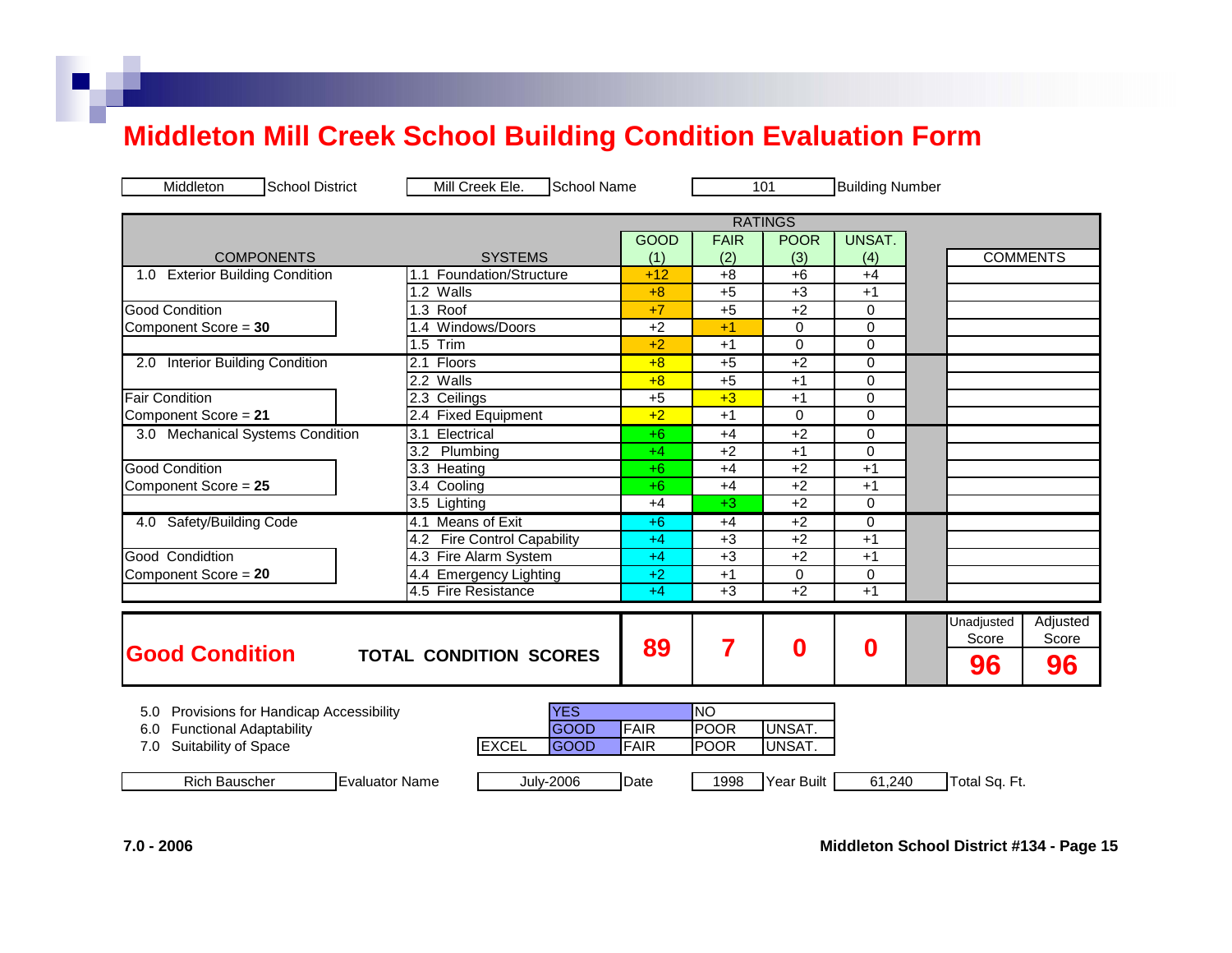## **Middleton Purple Sage School Building Condition Evaluation Form**

| Middleton<br><b>School District</b>          | Purple Sage Ele.<br>School Name           |             |             | 103              | <b>Building Number</b> |                        |
|----------------------------------------------|-------------------------------------------|-------------|-------------|------------------|------------------------|------------------------|
|                                              |                                           |             |             | <b>RATINGS</b>   |                        |                        |
|                                              |                                           | <b>GOOD</b> | <b>FAIR</b> | <b>POOR</b>      | UNSAT.                 |                        |
| <b>COMPONENTS</b>                            | <b>SYSTEMS</b>                            | (1)         | (2)         | (3)              | (4)                    | <b>COMMENTS</b>        |
| <b>Exterior Building Condition</b><br>1.0    | Foundation/Structure<br>1.1               | $+12$       | $+8$        | $+6$             | $+4$                   |                        |
|                                              | 1.2 Walls                                 | $+8$        | $+5$        | $+3$             | $+1$                   |                        |
| <b>Good Condition</b>                        | 1.3 Roof                                  | $+7$        | $+5$        | $+2$             | 0                      |                        |
| Component Score = 31                         | Windows/Doors<br>1.4                      | $+2$        | $+1$        | $\mathbf 0$      | 0                      |                        |
|                                              | 1.5 Trim                                  | $+2$        | $+1$        | $\Omega$         | $\Omega$               |                        |
| 2.0 Interior Building Condition              | Floors<br>2.1                             | $+8$        | $+5$        | $+2$             | 0                      |                        |
|                                              | 2.2<br>Walls                              | $+8$        | $+5$        | $+1$             | $\Omega$               |                        |
| <b>Good Condition</b>                        | 2.3 Ceilings                              | $+5$        | $+3$        | $+1$             | 0                      |                        |
| Component Score = 23                         | 2.4 Fixed Equipment                       | $+2$        | $+1$        | $\Omega$         | 0                      |                        |
| 3.0 Mechanical Systems Condition             | 3.1<br>Electrical                         | $+6$        | $+4$        | $+2$             | $\Omega$               |                        |
|                                              | 3.2<br>Plumbing                           | $+4$        | $+2$        | $+1$             | $\Omega$               |                        |
| <b>Good Condition</b>                        | 3.3 Heating                               | $+6$        | $+4$        | $+2$             | $+1$                   |                        |
| Component Score = 24                         | 3.4 Cooling                               | $+6$        | $+4$        | $+2$             | $+1$                   |                        |
|                                              | 3.5 Lighting                              | $+4$        | $+3$        | $+2$             | 0                      |                        |
| <b>Safety/Building Code</b><br>4.0           | Means of Exit<br>4.1                      | $+6$        | $+4$        | $+2$             | 0                      |                        |
|                                              | <b>Fire Control Capability</b><br>4.2     | $+4$        | $+3$        | $+2$             | $+1$                   |                        |
| Good Condidtion                              | 4.3 Fire Alarm System                     | $+4$        | $+3$        | $+2$             | $+1$                   |                        |
| Component Score = 20                         | 4.4 Emergency Lighting                    | $+2$        | $+1$        | $\mathbf 0$      | 0                      |                        |
|                                              | 4.5 Fire Resistance                       | $+4$        | $+3$        | $+2$             | $+1$                   |                        |
|                                              |                                           |             |             |                  |                        |                        |
|                                              |                                           |             |             |                  |                        | Unadjusted<br>Adjusted |
| <b>Good Condition</b>                        |                                           | 94          | 4           | $\boldsymbol{0}$ | 0                      | Score<br>Score         |
|                                              | <b>TOTAL CONDITION SCORES</b>             |             |             |                  |                        | 98<br>98               |
| Provisions for Handicap Accessibility<br>5.0 | <b>YES</b>                                |             | Ю           |                  |                        |                        |
| <b>Functional Adaptability</b><br>6.0        | <b>GOOD</b>                               | <b>FAIR</b> | <b>POOR</b> | UNSAT.           |                        |                        |
| Suitability of Space<br>7.0                  | <b>EXCEL</b><br>GOOD                      | <b>FAIR</b> | <b>POOR</b> | UNSAT.           |                        |                        |
|                                              |                                           |             |             |                  |                        |                        |
| <b>Rich Bauscher</b>                         | <b>Evaluator Name</b><br><b>July-2006</b> | Date        | 2003        | Year Built       | 64,500                 | Total Sq. Ft.          |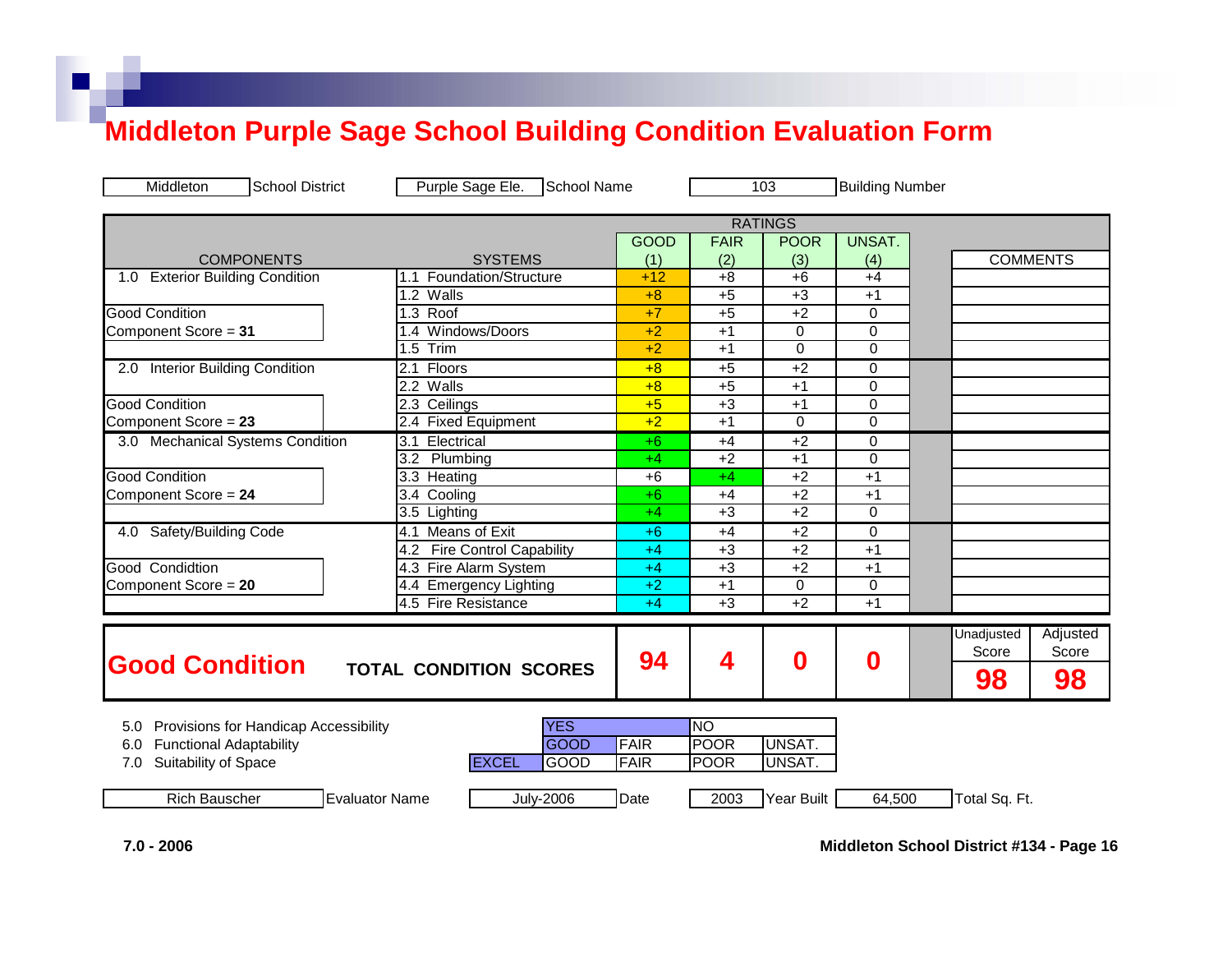# **Middleton Middle School Building Condition Evaluation Form**

| Middleton<br><b>School District</b>                                                                                  | <b>Middleton Middle</b><br><b>School Name</b>     |                     |                                         | 601              | <b>Building Number</b> |                                                      |
|----------------------------------------------------------------------------------------------------------------------|---------------------------------------------------|---------------------|-----------------------------------------|------------------|------------------------|------------------------------------------------------|
| <b>RATINGS</b>                                                                                                       |                                                   |                     |                                         |                  |                        |                                                      |
|                                                                                                                      |                                                   | <b>GOOD</b>         | <b>FAIR</b>                             | <b>POOR</b>      | UNSAT.                 |                                                      |
| <b>COMPONENTS</b>                                                                                                    | <b>SYSTEMS</b>                                    | (1)                 | (2)                                     | (3)              | (4)                    | <b>COMMENTS</b>                                      |
| <b>Exterior Building Condition</b><br>1.0                                                                            | 1.1 Foundation/Structure                          | $+12$               | $+8$                                    | $+6$             | $+4$                   |                                                      |
|                                                                                                                      | 1.2 Walls                                         | $+8$                | $+5$                                    | $+3$             | $+1$                   |                                                      |
| <b>Good Condition</b>                                                                                                | 1.3 Roof                                          | $+7$                | $+5$                                    | $+2$             | $\mathbf 0$            |                                                      |
| Component Score = 28                                                                                                 | 1.4 Windows/Doors                                 | $+2$                | $+1$                                    | 0                | $\mathbf 0$            |                                                      |
|                                                                                                                      | $1.5$ Trim                                        | $+2$                | $+1$                                    | $\Omega$         | $\Omega$               |                                                      |
| 2.0 Interior Building Condition                                                                                      | Floors<br>2.1                                     | $+8$                | $+5$                                    | $+2$             | 0                      |                                                      |
|                                                                                                                      | 2.2 Walls                                         | $+8$                | $+5$                                    | $+1$             | $\mathbf 0$            |                                                      |
| <b>Fair Condition</b>                                                                                                | 2.3 Ceilings                                      | $+5$                | $+3$                                    | $+1$             | $\mathbf 0$            |                                                      |
| Component Score = 15                                                                                                 | 2.4 Fixed Equipment                               | $+2$                | $+1$                                    | $\Omega$         | 0                      |                                                      |
| 3.0 Mechanical Systems Condition                                                                                     | Electrical<br>3.1                                 | $+6$                | $+4$                                    | $+2$             | $\mathbf 0$            |                                                      |
|                                                                                                                      | 3.2 Plumbing                                      | $+4$                | $+2$                                    | $+1$             | 0                      |                                                      |
| <b>Fair Condition</b>                                                                                                | 3.3 Heating                                       | $+6$                | $+4$                                    | $+2$             | $+1$                   |                                                      |
| Component Score = 22                                                                                                 | $\overline{3.4}$ Cooling                          | $+6$                | $+4$                                    | $+2$             | $+1$                   |                                                      |
|                                                                                                                      | 3.5 Lighting                                      | $+4$                | $+3$                                    | $+2$             | $\Omega$               |                                                      |
| 4.0 Safety/Building Code                                                                                             | <b>Means of Exit</b><br>4.1                       | $+6$                | $+4$                                    | $+2$             | 0                      |                                                      |
|                                                                                                                      | <b>Fire Control Capability</b><br>4.2             | $+4$                | $+3$                                    | $+2$             | $+1$                   |                                                      |
| Good Condidtion                                                                                                      | 4.3 Fire Alarm System                             | $+4$                | $+3$                                    | $+2$             | $+1$                   |                                                      |
| Component Score = 20                                                                                                 | 4.4 Emergency Lighting                            | $+2$                | $+1$                                    | 0                | $\mathbf 0$            |                                                      |
|                                                                                                                      | 4.5 Fire Resistance                               | $+4$                | $+3$                                    | $+2$             | $+1$                   |                                                      |
| <b>Fair Condition</b>                                                                                                | <b>TOTAL CONDITION SCORES</b>                     | 67                  | 16                                      | $\overline{2}$   | 0                      | Adjusted<br>Unadjusted<br>Score<br>Score<br>85<br>85 |
| Provisions for Handicap Accessibility<br>5.0<br><b>Functional Adaptability</b><br>6.0<br>Suitability of Space<br>7.0 | <b>YES</b><br><b>GOOD</b><br><b>EXCEL</b><br>GOOD | <b>FAIR</b><br>FAIR | <b>NO</b><br><b>POOR</b><br><b>POOR</b> | UNSAT.<br>UNSAT. |                        |                                                      |
| <b>Rich Bauscher</b>                                                                                                 | <b>July-2006</b><br><b>Evaluator Name</b>         | Date                | 1974                                    | Year Built       | 44,208                 | Total Sq. Ft.                                        |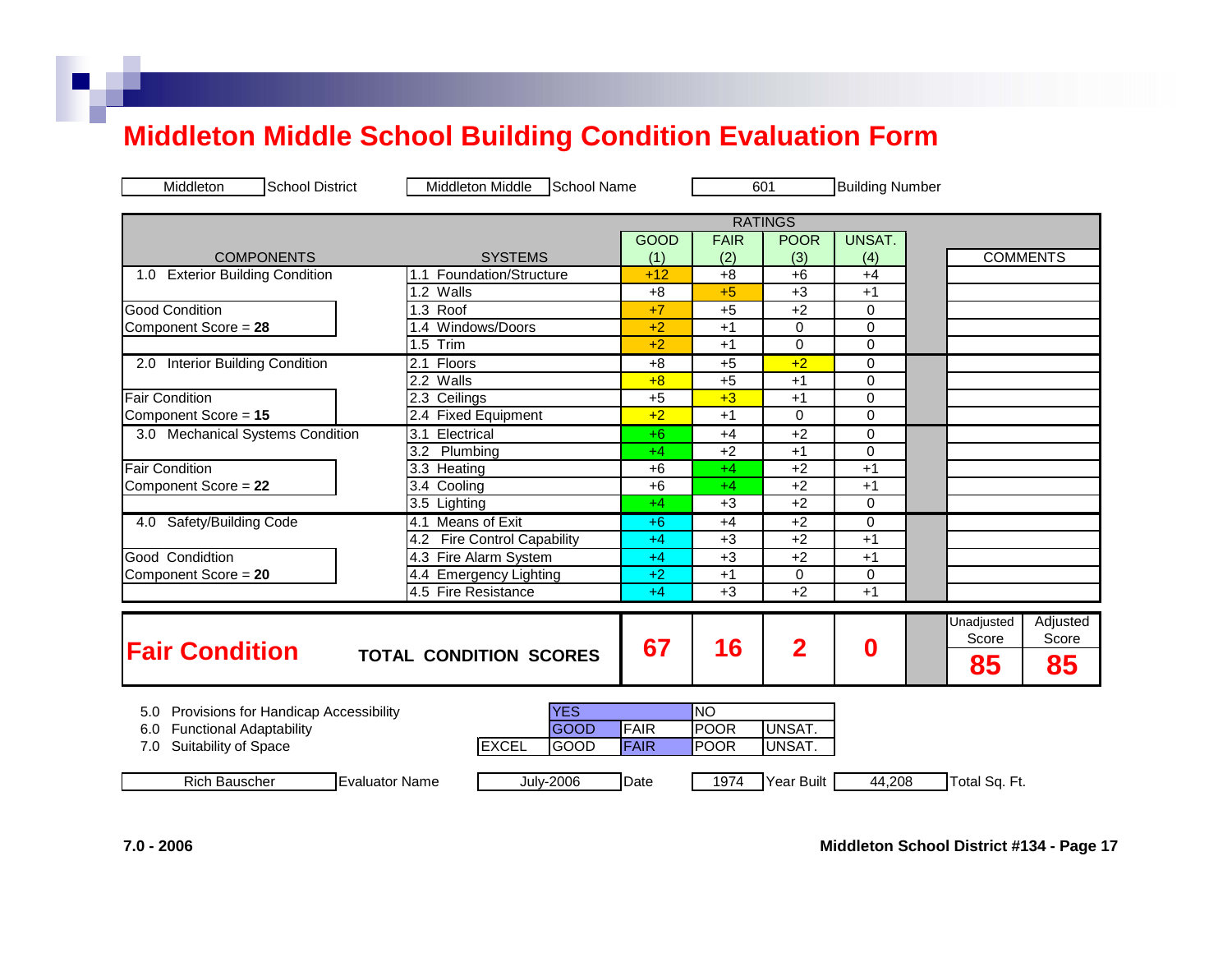#### **Middleton High School Building Condition Evaluation Form**

| Middleton<br><b>School District</b>                                                                                  | <b>School Name</b><br>Middleton High              |                     |                                               | 401              |             | <b>Building Number</b>                                      |  |
|----------------------------------------------------------------------------------------------------------------------|---------------------------------------------------|---------------------|-----------------------------------------------|------------------|-------------|-------------------------------------------------------------|--|
|                                                                                                                      |                                                   |                     |                                               | <b>RATINGS</b>   |             |                                                             |  |
|                                                                                                                      |                                                   | <b>GOOD</b>         | <b>FAIR</b>                                   | <b>POOR</b>      | UNSAT.      |                                                             |  |
| <b>COMPONENTS</b>                                                                                                    | <b>SYSTEMS</b>                                    | (1)                 | (2)                                           | (3)              | (4)         | <b>COMMENTS</b>                                             |  |
| <b>Exterior Building Condition</b><br>1.0                                                                            | 1.1 Foundation/Structure                          | $+12$               | $+8$                                          | $+6$             | $+4$        |                                                             |  |
|                                                                                                                      | 1.2 Walls                                         | $+8$                | $+5$                                          | $+3$             | $+1$        |                                                             |  |
| <b>Fair Condition</b>                                                                                                | 1.3 Roof                                          | $+7$                | $+5$                                          | $+2$             | $\Omega$    |                                                             |  |
| Component Score = 27                                                                                                 | 1.4 Windows/Doors                                 | $+2$                | $+1$                                          | $\mathbf 0$      | $\Omega$    |                                                             |  |
|                                                                                                                      | Trim<br>1.5                                       | $+2$                | $+1$                                          | $\Omega$         | $\Omega$    |                                                             |  |
| 2.0 Interior Building Condition                                                                                      | Floors<br>2.1                                     | $+8$                | $+5$                                          | $+2$             | 0           |                                                             |  |
|                                                                                                                      | 2.2 Walls                                         | $+8$                | $+5$                                          | $+1$             | 0           |                                                             |  |
| <b>Fair Condition</b>                                                                                                | 2.3 Ceilings                                      | $+5$                | $+3$                                          | $+1$             | 0           |                                                             |  |
| Component Score = 15                                                                                                 | 2.4 Fixed Equipment                               | $+2$                | $+1$                                          | $\Omega$         | 0           |                                                             |  |
| 3.0 Mechanical Systems Condition                                                                                     | 3.1 Electrical                                    | $+6$                | $+4$                                          | $+2$             | 0           |                                                             |  |
|                                                                                                                      | 3.2<br>Plumbing                                   | $+4$                | $+2$                                          | $+1$             | $\Omega$    |                                                             |  |
| <b>Good Condition</b>                                                                                                | 3.3 Heating                                       | $+6$                | $+4$                                          | $+2$             | $+1$        |                                                             |  |
| Component Score = 22                                                                                                 | 3.4 Cooling                                       | $+6$                | $+4$                                          | $+2$             | $+1$        |                                                             |  |
|                                                                                                                      | 3.5 Lighting                                      | $+4$                | $+3$                                          | $+2$             | $\mathbf 0$ |                                                             |  |
| 4.0 Safety/Building Code                                                                                             | 4.1 Means of Exit                                 | $+6$                | $+4$                                          | $+2$             | 0           |                                                             |  |
|                                                                                                                      | <b>Fire Control Capability</b><br>4.2             | $+4$                | $+3$                                          | $+2$             | $+1$        |                                                             |  |
| Good Condidtion                                                                                                      | 4.3 Fire Alarm System                             | $+4$                | $+3$                                          | $+2$             | $+1$        |                                                             |  |
| Component Score = 20                                                                                                 | <b>Emergency Lighting</b><br>4.4                  | $+2$                | $+1$                                          | $\mathbf 0$      | 0           |                                                             |  |
|                                                                                                                      | 4.5 Fire Resistance                               | $+4$                | $+3$                                          | $+2$             | $+1$        |                                                             |  |
| <b>Fair Condition</b>                                                                                                | <b>TOTAL CONDITION SCORES</b>                     | 62                  | 20                                            | $\overline{2}$   | 0           | Adjusted<br><b>Unadjusted</b><br>Score<br>Score<br>84<br>84 |  |
| Provisions for Handicap Accessibility<br>5.0<br><b>Functional Adaptability</b><br>6.0<br>Suitability of Space<br>7.0 | <b>YES</b><br><b>GOOD</b><br><b>EXCEL</b><br>GOOD | <b>FAIR</b><br>FAIR | $\overline{NO}$<br><b>POOR</b><br><b>POOR</b> | UNSAT.<br>UNSAT. |             |                                                             |  |
| <b>Rich Bauscher</b>                                                                                                 | <b>Evaluator Name</b><br><b>July-2006</b>         | Date                | 1964                                          | Year Built       | 91,327      | Total Sq. Ft.                                               |  |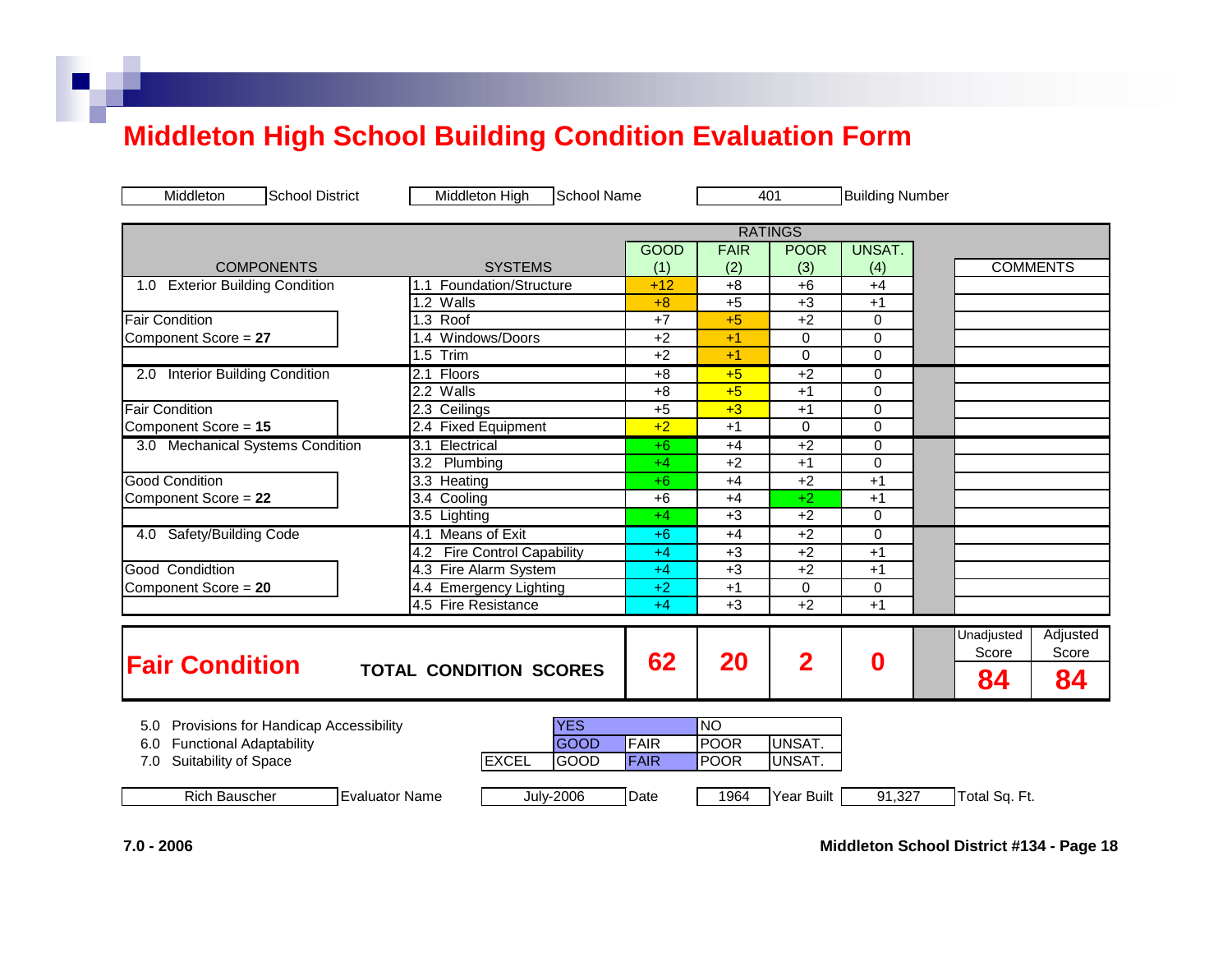#### **Middleton Heights School BCEF Calculations**

| Square footage of building: | 45,136 sf                         |
|-----------------------------|-----------------------------------|
| <b>Conversion on BCEF</b>   | $100 - 92 = 8%$                   |
| Cost per/sf for upgrades    | \$100                             |
| Mathematical calculation    | $45,136 * 8\% = 3,611$ sf         |
| Upgrade calculation cost    | 3,611 sf $*$ \$100 sf = \$361,100 |
| Total upgrade cost          | \$361,100                         |

**Suitability of Space Problems for the Heights Elementary School include the following items:** 

- 1) Narrow hallways N
- 2) Insuffici ent science labs N/A
- 3) Insufficient band room  $\vert$  N/A
- 4) Choir/music room in building
- 5) Auditorium
- 6) Art room in building
- 7) Librar y size adequate
- 8) Kitchen in building
- 9) C entral air in building Y
- 10) Core areas to sm all for an e xpansion.

| Yes or No |  |
|-----------|--|
| No        |  |
| N/A       |  |
| N/A       |  |
| Yes       |  |
| N/A       |  |
| N/A       |  |
| Yes       |  |
| Yes       |  |
| Yes       |  |
| Yes       |  |

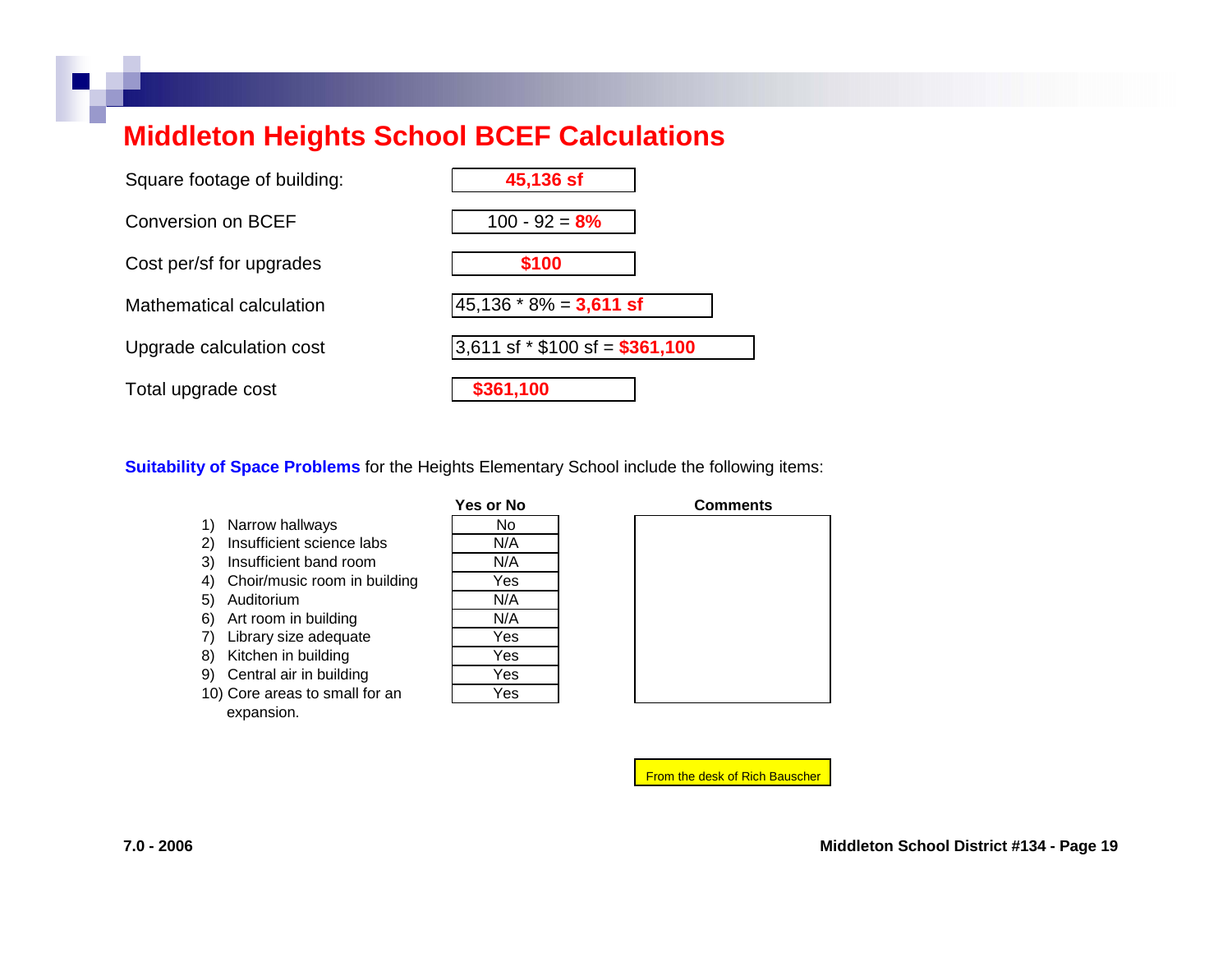#### **Middleton Mill Creek School BCEF Calculations**



**Suitability of Space Problems for Mill Creek Elementary School include the following items:** 

- 1) Narrow hallways
- 2) Insufficient science labs
- 3) Insufficient band room
- 4) Choir/music room in building
- 5) Auditorium
- 6) Art room in building
- 7) Librar y size adequate
- 8) Kitchen in building
- 9) Central air in building
- 10) Core areas to s mall for an expansion.

| <b>Yes or No</b> |  |
|------------------|--|
| No               |  |
| N/A              |  |
| N/A              |  |
| Yes              |  |
| N/A              |  |
| N/A              |  |
| Yes              |  |
| Yes              |  |
| Yes              |  |
| N٥               |  |



|  |  | <b>From the desk of Rich Bauscher</b> |
|--|--|---------------------------------------|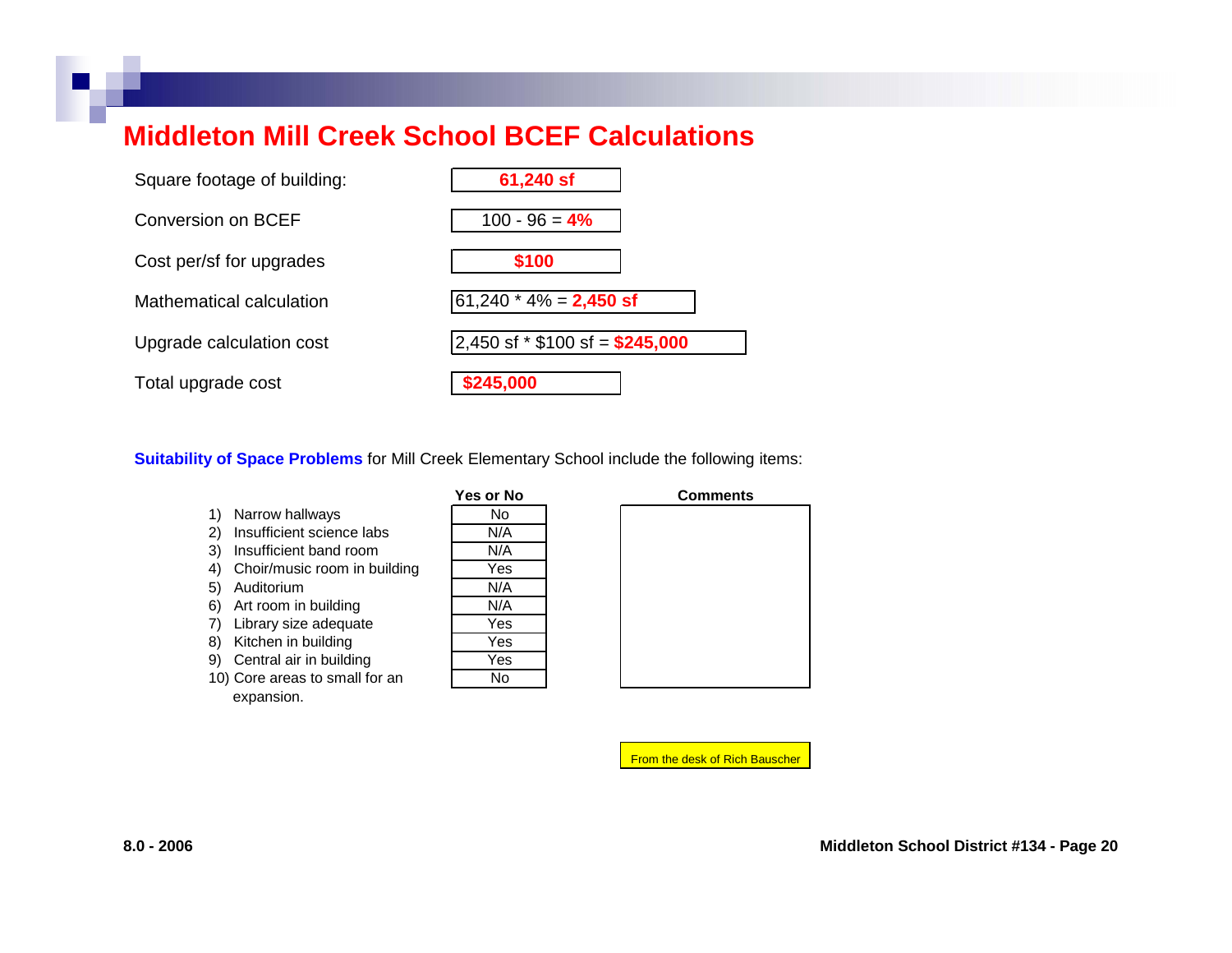#### **Middleton Purple Sage School BCEF Calculations**



**Suitability of Space Problems f**or the Purple Sage Elementary School include the following items:

- 1) Narrow hallways | N
- 2) Insufficient science labs
- 3) Insufficient band room
- 4) Choir/music room in building
- 5) Auditorium
- 6) Art room in building
- 7) Librar y size adequate
- 8) Kitchen in buil ding
- 9) Central air in buil ding
- 10) Cor e areas to s mall for an expansion.

| Yes or No |
|-----------|
| No        |
| N/A       |
| N/A       |
| Yes       |
| N/A       |
| N/A       |
| Yes       |
| Yes       |
| Yes       |
| N٥        |

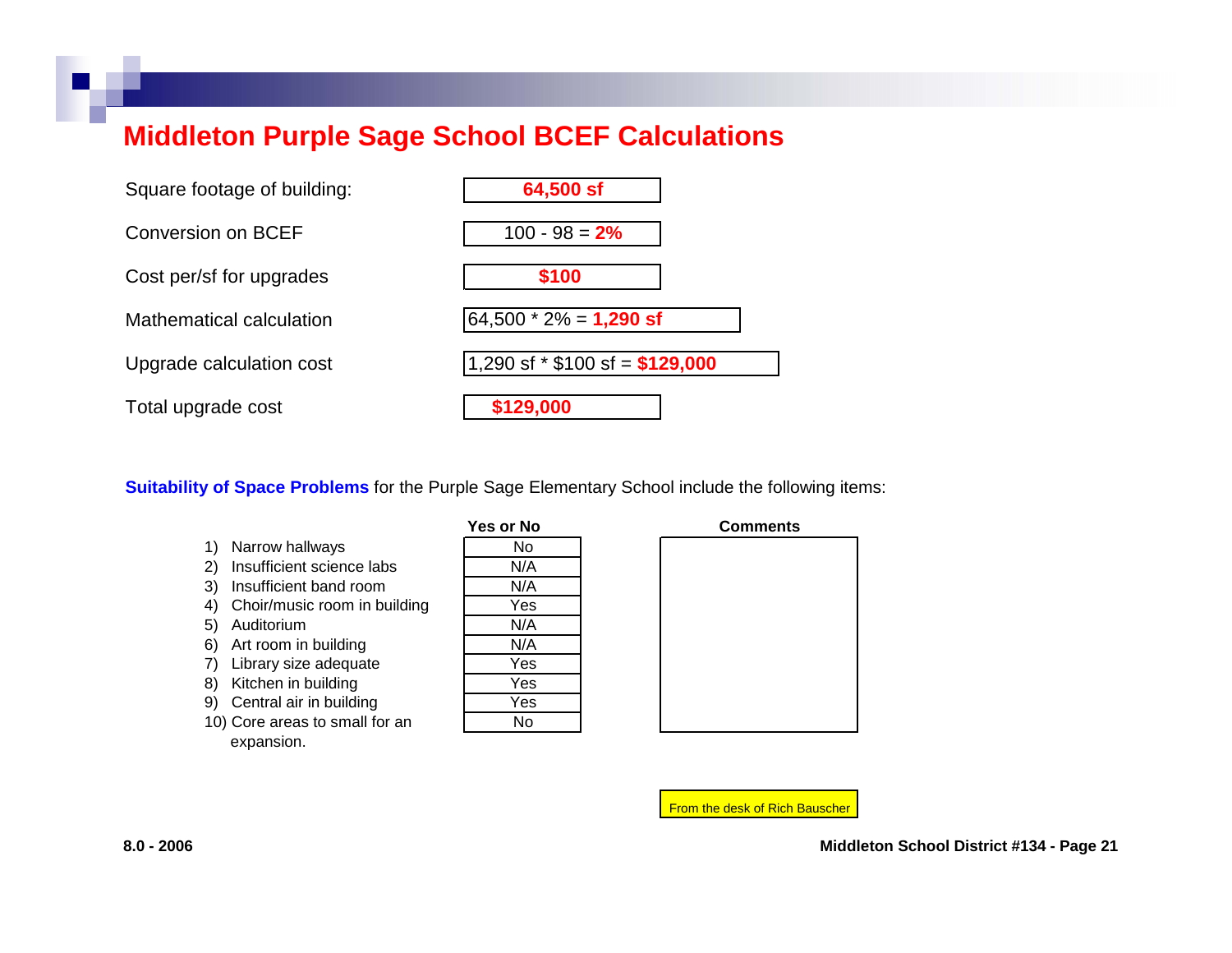#### **Middleton Middle School BCEF Calculations**

| Square footage of building: | 44,208                              |
|-----------------------------|-------------------------------------|
| Conversion on BCEF          | $100 - 85 = 15%$                    |
| Cost per/sf for upgrades    | \$100                               |
| Mathematical calculation    | $44,208 * 15\% = 6,631$ sf          |
| Upgrade calculation cost    | $6,631$ sf $*$ \$100 sf = \$663,100 |
| Total upgrade cost          | \$663,100                           |

**Suitability of Space Problems** for the Middleton Middle School include the following items:

- 1) Narro w hall ways Yes
- 2) Insufficient science labs
- 3) Insufficient band roo m
- 4) Choir/music room in building
- 5) Auditorium
- 6) Art room in building
- 7) Library size adequate
- 8) Kitchen in building
- 9) Central air in building
- 10) Cor e areas to small f or an expansion.

| Yes or No |  |
|-----------|--|
| Yes       |  |
| Yes       |  |
| Yes       |  |
| Yes       |  |
| No        |  |
| Yes       |  |
| Yes       |  |
| Yes       |  |
| No        |  |
| Yes       |  |

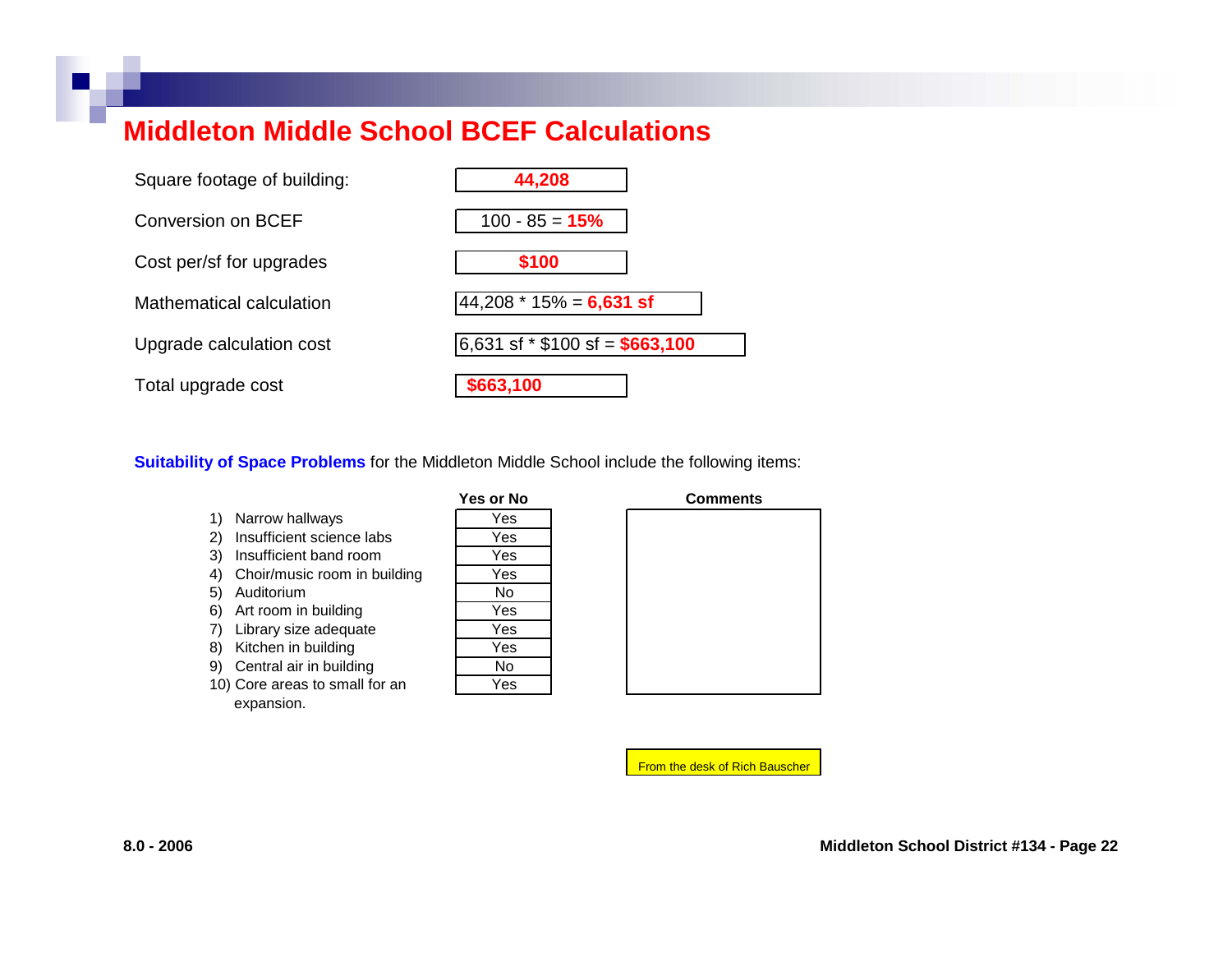#### **Middleton High School BCEF Calculations**

| Square footage of building: | 91,327                                 |
|-----------------------------|----------------------------------------|
| Conversion on BCEF          | $100 - 84 = 16%$                       |
| Cost per/sf for upgrades    | \$100                                  |
| Mathematical calculation    | 91,327 * 16% = <b>14,612 sf</b>        |
| Upgrade calculation cost    | $14,612$ sf $*$ \$100 sf = \$1,461,200 |
| Total upgrade cost          | \$1,461,200                            |

**Suitability of Space Problems** for Middleton High School include the following items:

- 1) Narrow hallways
- 2) Insufficient science labs
- 3) Insufficient band room
- 4) Choir/music room in building
- 5) Auditorium
- 6) Art room in building
- 7) Library size adequate
- 8) Kitchen in building
- 9) Central air in building
- 10) Core areas to small for an expansion.

| Yes or No |
|-----------|
| Yes       |
| Yes       |
| Yes       |
| No        |
| No        |
| No        |
| No        |
| No        |
| No        |
| No        |

| <b>Comments</b> |  |  |
|-----------------|--|--|
|                 |  |  |
|                 |  |  |
|                 |  |  |
|                 |  |  |
|                 |  |  |
|                 |  |  |
|                 |  |  |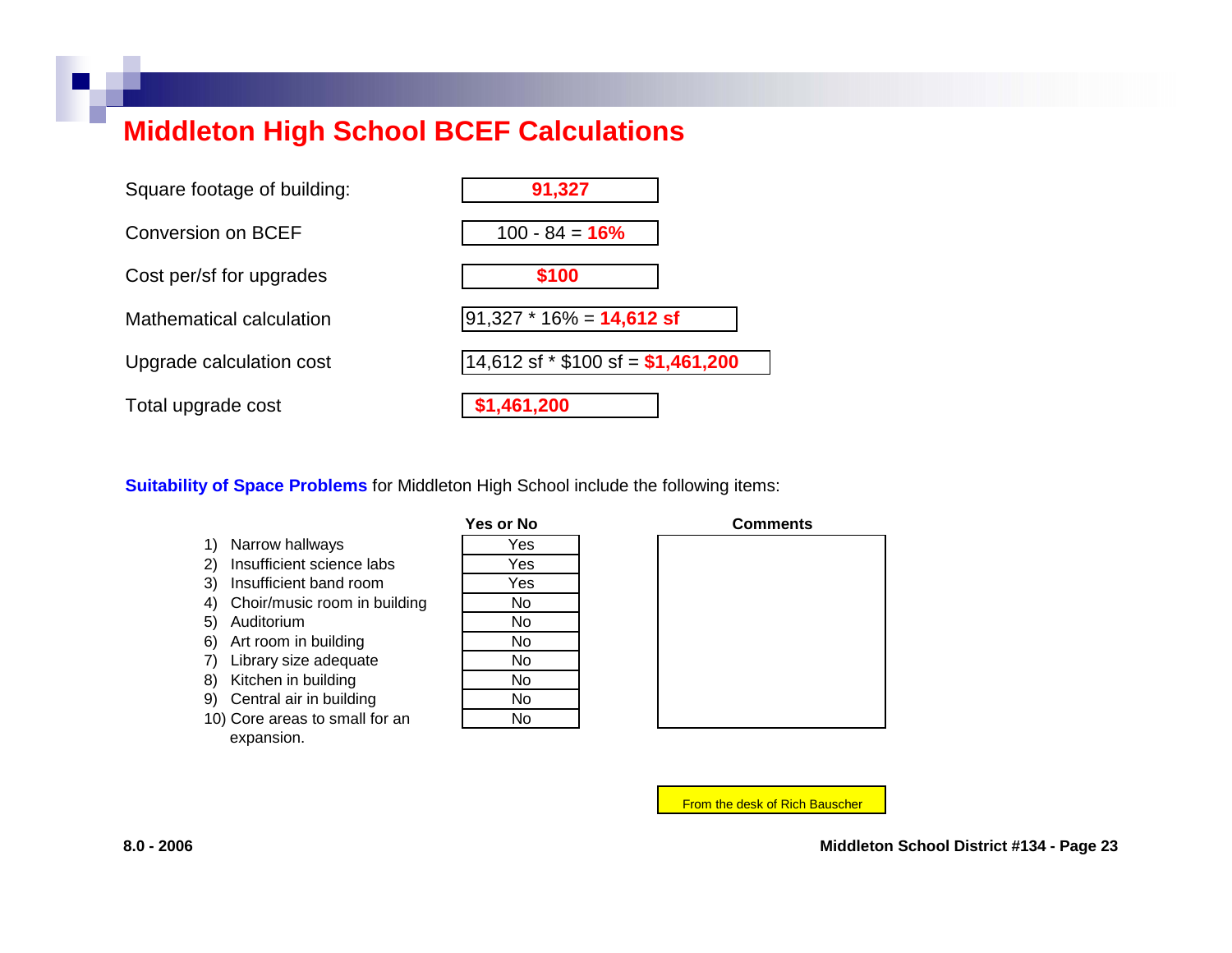#### **Middleton School District BCEF Calculations**

Below are the total calculations that combine the fiv e scho ol BCEFs'. The totals are then divided over ten years to balance out revenue vs expenditures (in compliance with H B 743).

| <b>Schools</b>     | <b>BCEF</b>        | <b>Upgrade Costs</b> |
|--------------------|--------------------|----------------------|
| Heights            | 92                 | \$361,000            |
| <b>Mill Creek</b>  | 96                 | \$245,000            |
| <b>Purple Sage</b> | 98                 | \$129,000            |
| Middle School      | 85                 | \$663,100            |
| <b>High School</b> | 84                 | \$1,461,200          |
| <b>Totals</b>      | <b>Ave. 91</b>     | \$2,859,300          |
| Ten Year Plan      | $$2,859,300/10 =$  | \$285,930            |
| *Five Year Plan    | $$2,859,300 / 5 =$ | \$571,860            |

#### \*HB 743

Compliance amount = \$567,524 so a five-year **SOLUTION** plan would fit this new req uirement.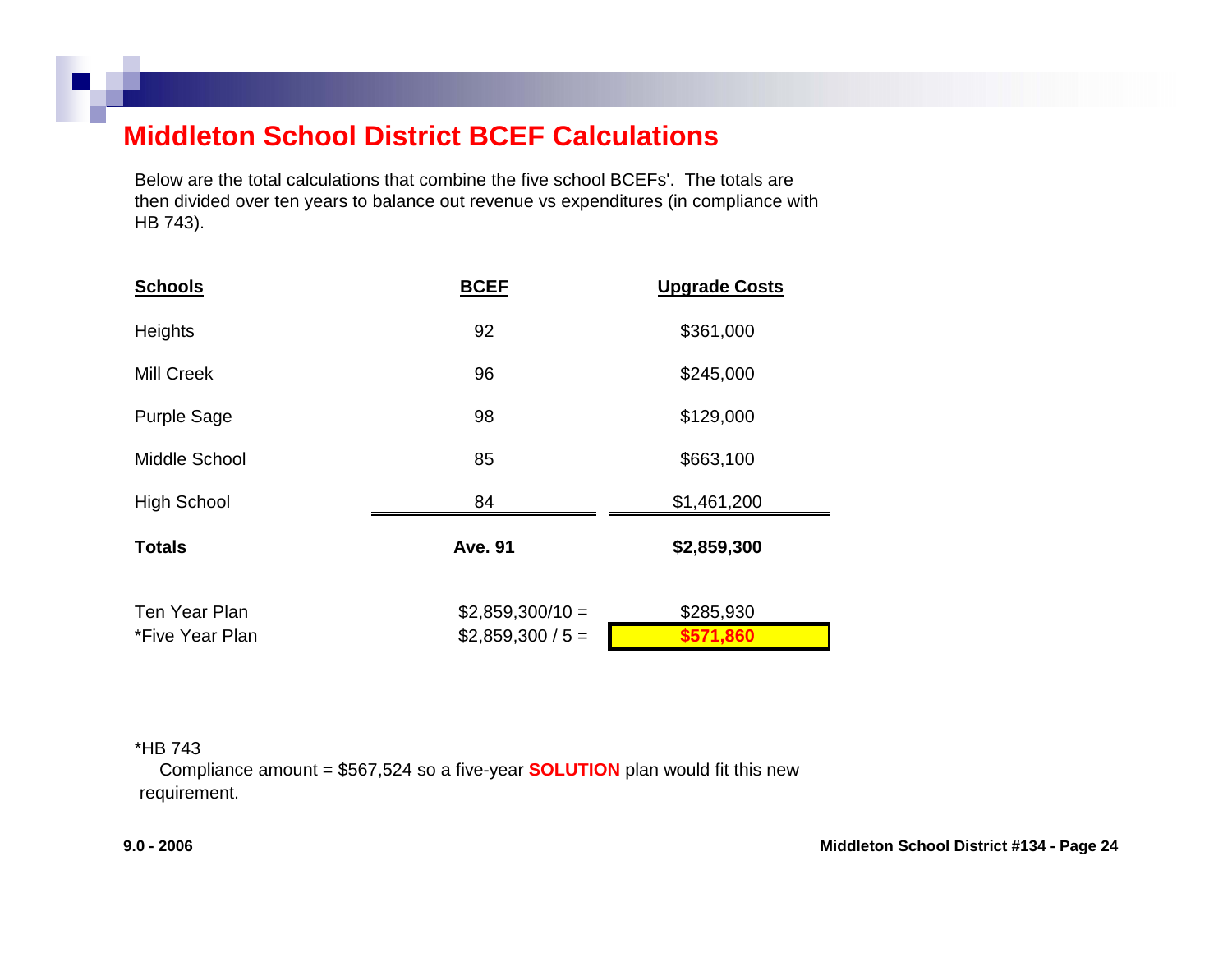#### **HB 743 (Idaho Code 33-1019) School Facilities Act**

- П This new bill was passed and went into effect on July 1, 2006. The act encompasses three measures: Bond Levy Equalization, School Facilities Maintenance Fund and the Public School Cooperative Funding Program.
- $\mathcal{L}_{\rm{max}}$  The School Facilities Maintenance Fund requires School Districts to set aside 2% annually of their replacement value of school buildings in a separate fun.
- $\mathcal{L}_{\rm{max}}$ ■ The formulas and computation of this bill (as they apply to the Middleton School District #134) is included on the following page.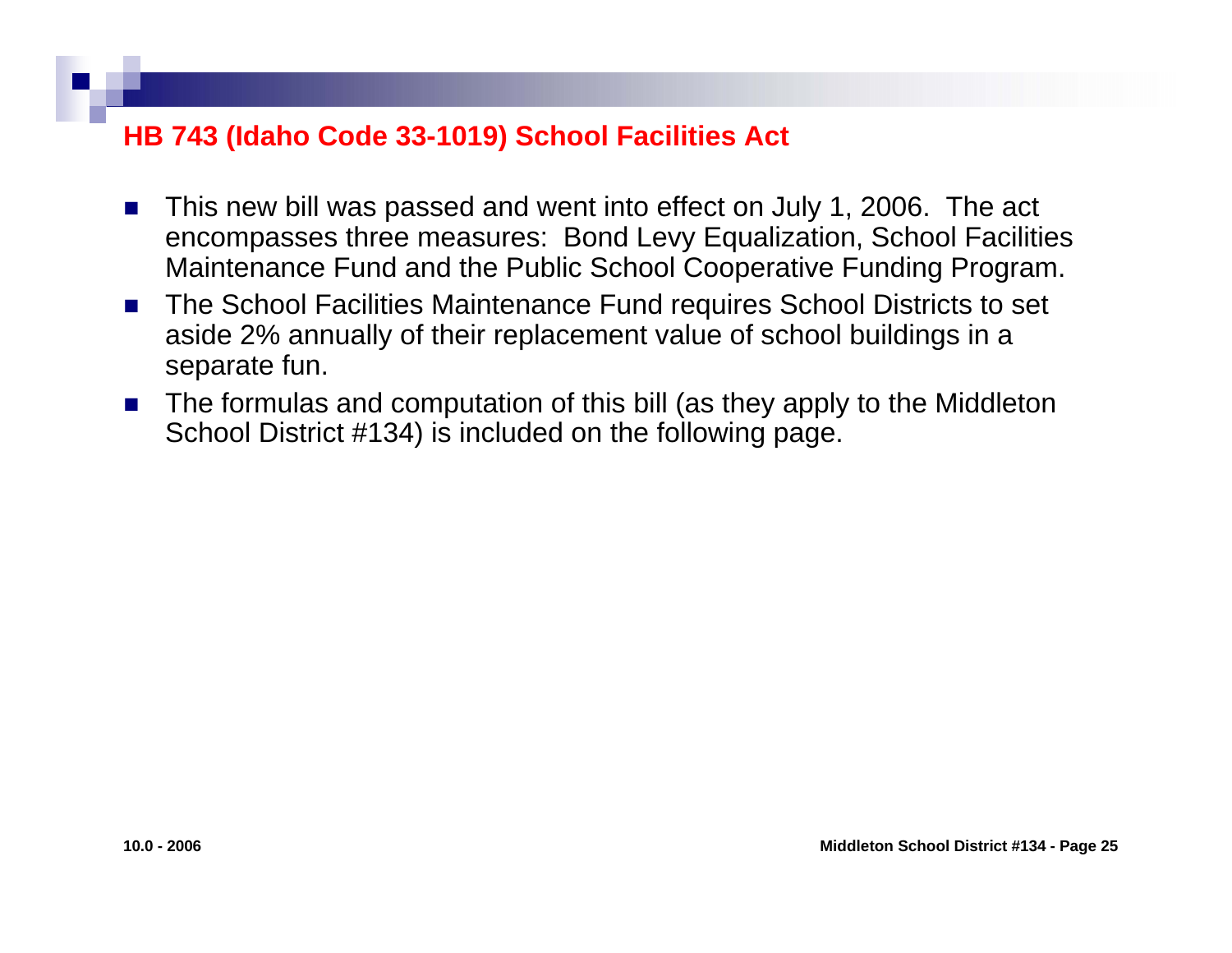#### **School District Facility Maintenance Spending FY05 Analysis (Sustainable Lottery and 2%)**